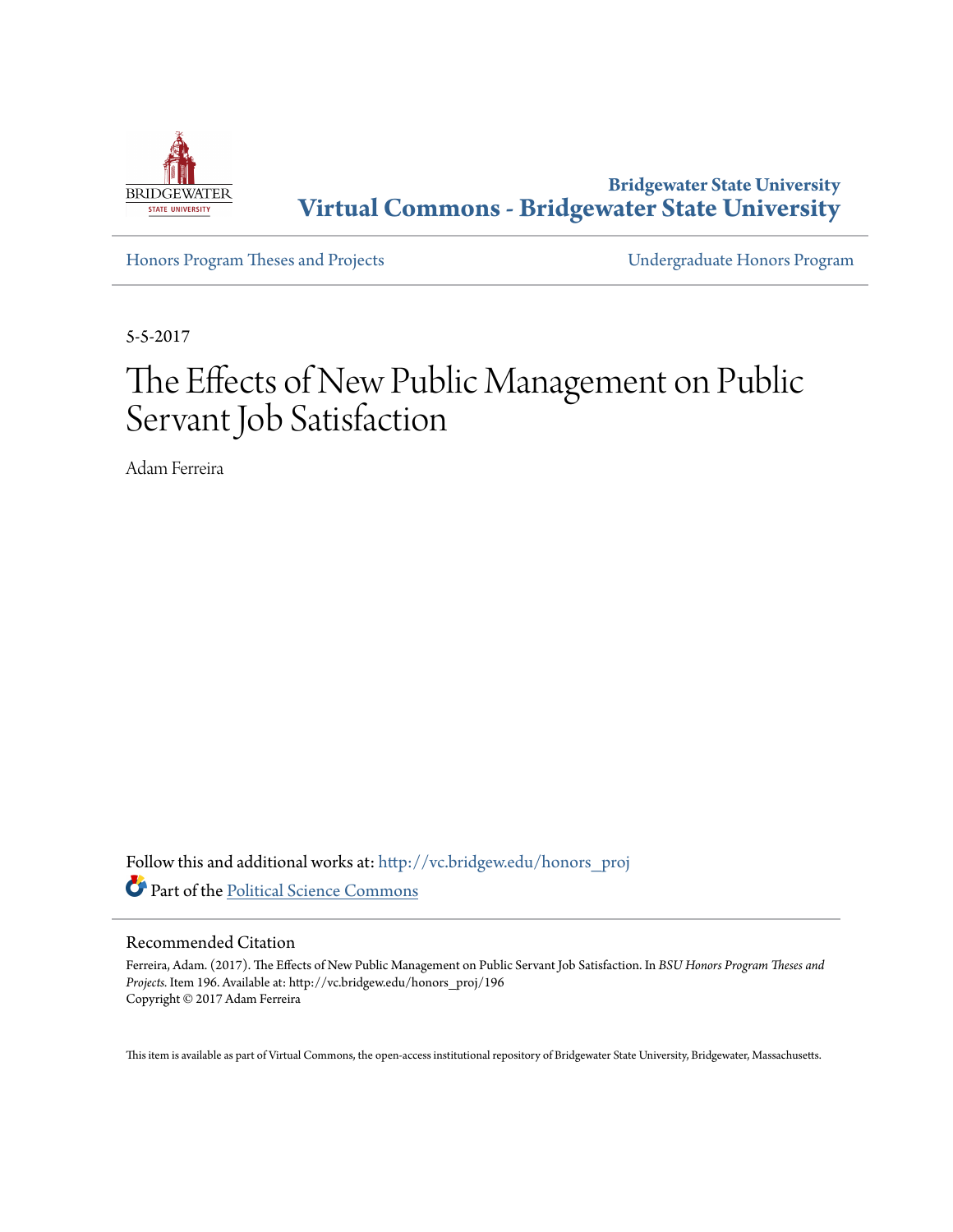The Effects of New Public Management on Public Servant Job Satisfaction

Adam Ferreira

Submitted in Partial Completion of the

Requirements for Departmental Honors in Political Science

Bridgewater State University

May 5, 2017

Dr. Melinda Tarsi, Thesis Director

Dr. Na Sai, Committee Member

Dr. Brian Frederick, Committee Member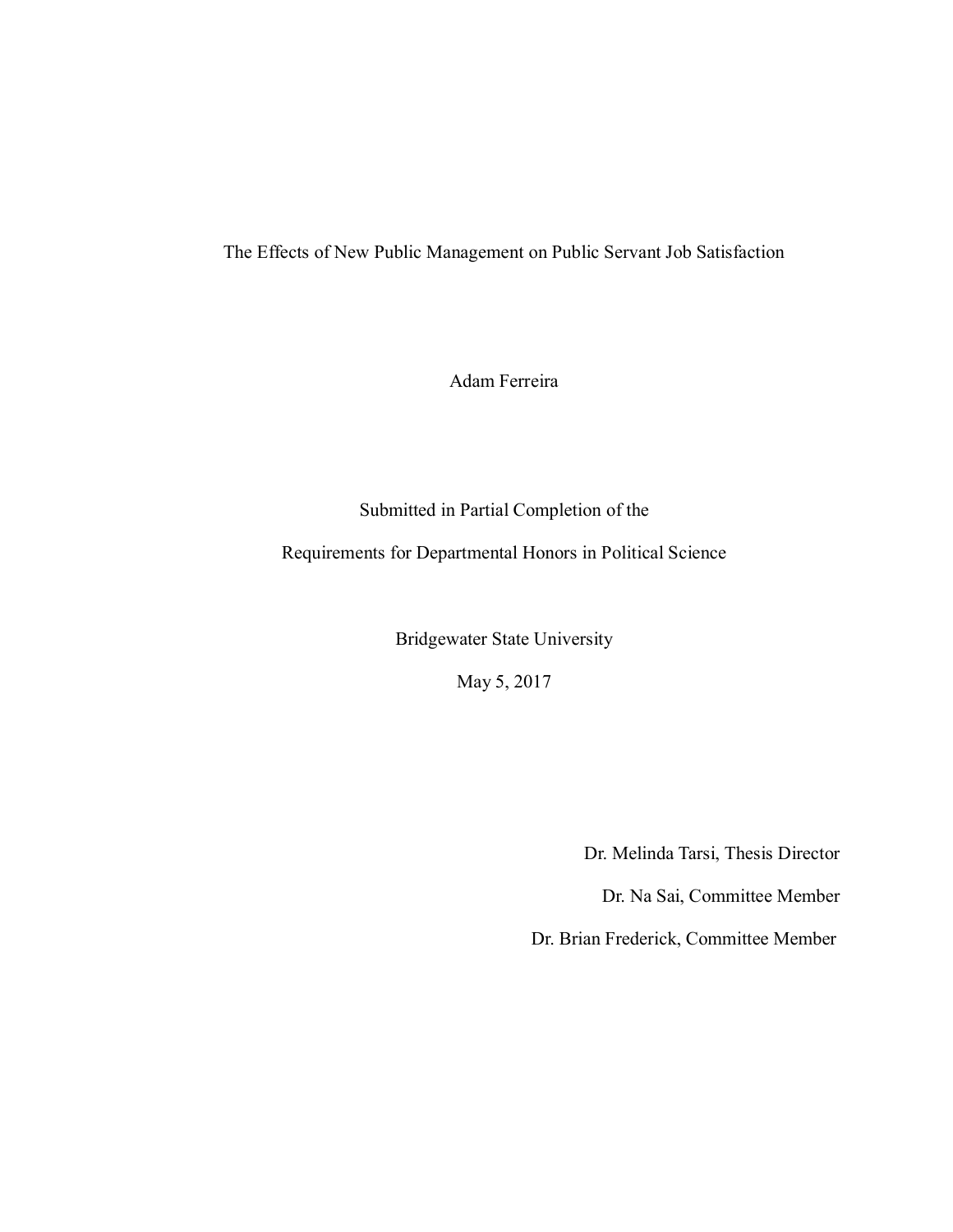# **Abstract**

The public sector is often lauded for its egalitarian principles and penchant for mutual cooperation, but competition is increasingly becoming the norm which may affect communication, efficiency, goals, and objectives. The purpose of this study is to explore the effects that competition and private sector practices have on public servants. A survey was sent to 700 employees of municipal governments in Massachusetts; 45 respondents completed the survey over the course of two weeks. The principle lesson learned from this research was that while public servants view competitive practices negatively, and nearly half of respondents viewed their performance evaluations negatively, neither competitive practices nor irrelevant performance evaluations seem to have any impact on perceived job satisfaction. The implications of this are that in spite of all the criticisms of new public management, it is unlikely to have an impact on job satisfaction. Limitations such as a small, restricted survey demonstrates the need for a larger, more representative survey investigating the effects of competition on public servants.

*Keywords*: new public management, job satisfaction, competition

# **Introduction**

Competition is one of the primary forces that drives a market economy and the private sector. In a mixed marked economy, which much of the developed world has adopted, the public sector is also subjected to competition. Public sector organizations not only compete economically with one another, but compete in ways that affect communication, efficiency, goals, and objectives. Competition is not only affected by the market that an organization occupies, but the organizational structure and hierarchy, as well as human behavior and psychology. Social structure within government and how it is managed greatly impacts how policy is carried out. Interactions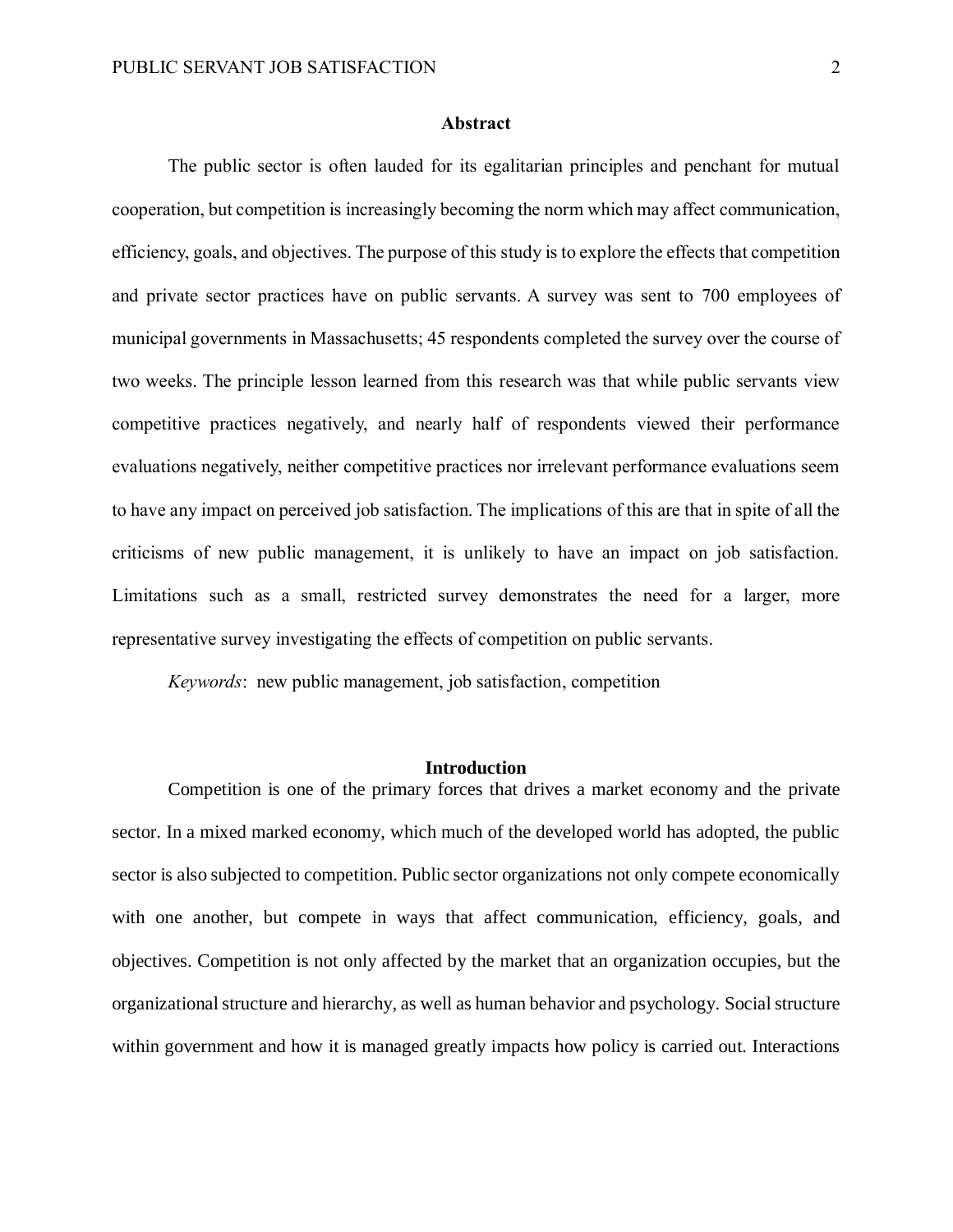that public servants have with their management, job duties, and performance evaluations are not only measured of quality of life, but policy implementation.

The purpose of this study is to explore the effects that competition and private sector practices have on public servants. Are the effects positive or negative? Are there any effects at all? These are some of the questions that this study serves to answer. The broader implications of introducing competitive private sector practices into the public sector will be discussed. Two concepts will be analyzed that affect how public servants perceive their job satisfaction: new public management and public service motivation. How new public management interacts with and affects public service motivation and long term efficacy is one of the primary goals of this study, which will be of use to both practitioners of public administration and academics alike.

Like anything else, the application of private sector practices in public sector organizations has its benefits, but it may have other effects as well. The effects of competitive practices on public servants and the work they aim to achieve must be examined further, and only then may we begin to discuss broader normative implications. If the job satisfaction of public servants is to be understood as an indicator of effectiveness, then any management practices that negatively influence job satisfaction should be thoroughly examined. It is the goal of the public sector to serve the public, and thus new public management must be a means to that end, or else it may need to be reconsidered.

### **Literature Review**

While conducting a review of the existing literature, several topics continued to be mentioned throughout: internal competition, public service motivation, mission valence, goal theory, extrinsic motivation, organizational commitment, and perverse incentives. While in principal this research is about the effects of new public management on public servant job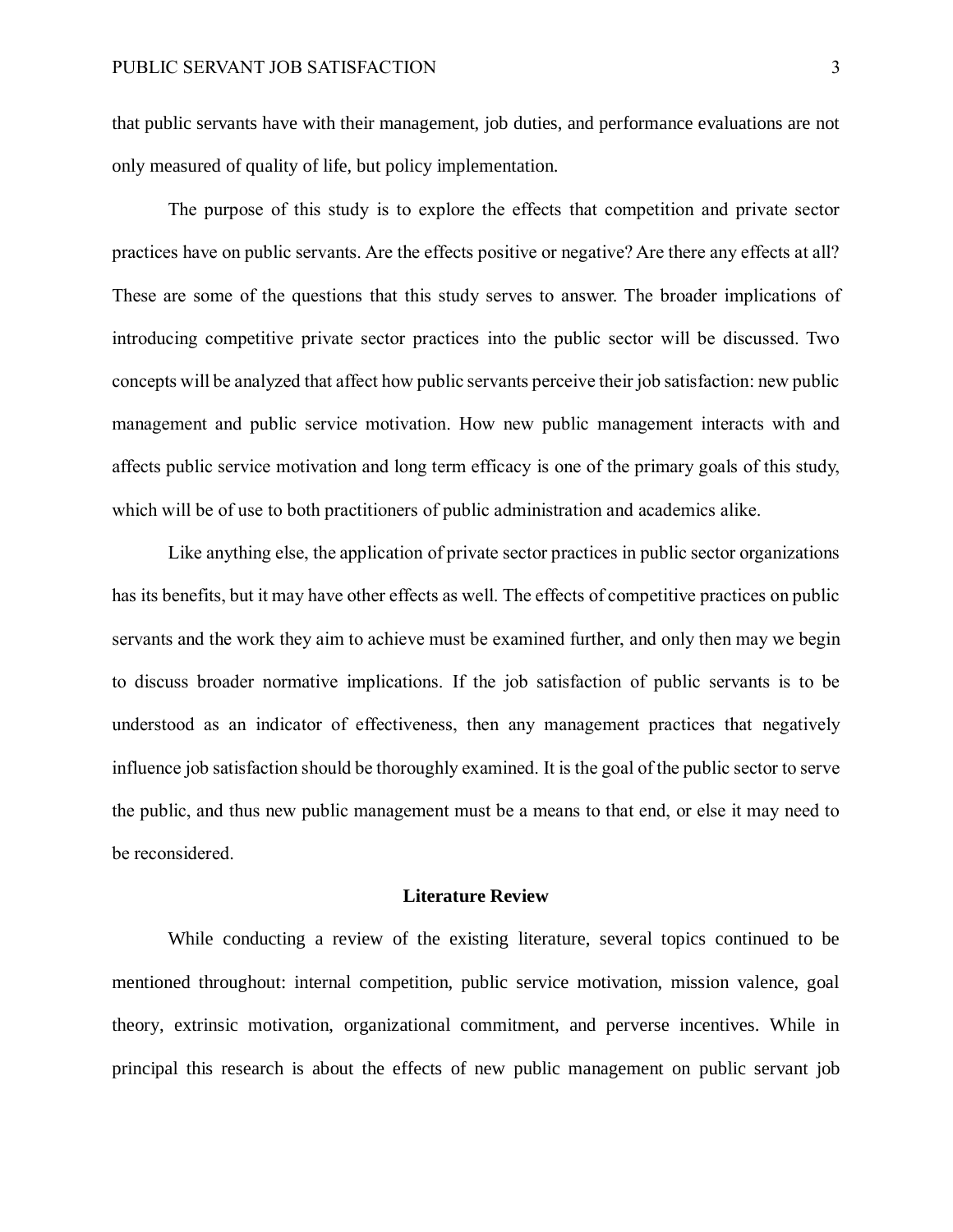satisfaction, each of these concepts is deeply woven into how the two relate to one another. Internal competition is one of the possibly adverse effects of new public management and new public management promotes it. Public service motivation is a major factor of public servant job satisfaction, but if conditions resulting from new public management practices prove to be too negative, then public service motivation may not be enough to recruit and retain new, qualified public sector employees. Mission valence and goal theory come into play when competitive practices and certain methods of performance evaluation distort the initially perceived goals and overall mission of the organization. If goals and mission change due to increased focus on competitive practices, then organizational commitment and consequently job satisfaction may be at risk. Finally, competitive practices instilled through new public management, such as quantitative performance metrics, may create perverse incentives for public servants which may call into question the normative implications of such practices.

#### **Internal Competition**

One philosophy associated with new public management is to run government like a business. New public management views public service as a product to be sold on a market and, like any other service on the market, is subjected to competition. This philosophy is not confined only to competition with other producers of a service, but internal competition within the organization as well. Internal competition is promoted, often times with extrinsic rewards, in order to increase efficiency and effectiveness. One of perhaps the most significant resources public organizations have that allow them to produce their products is knowledge, fostered by continued organizational learning (Siliciano, 2015). To continue to provide a high-quality product, sharing knowledge among employees is vital (Kim & Lee, 2006). Promotion of internal competition, however, can threaten knowledge-sharing within an organization and disincentivize collaborative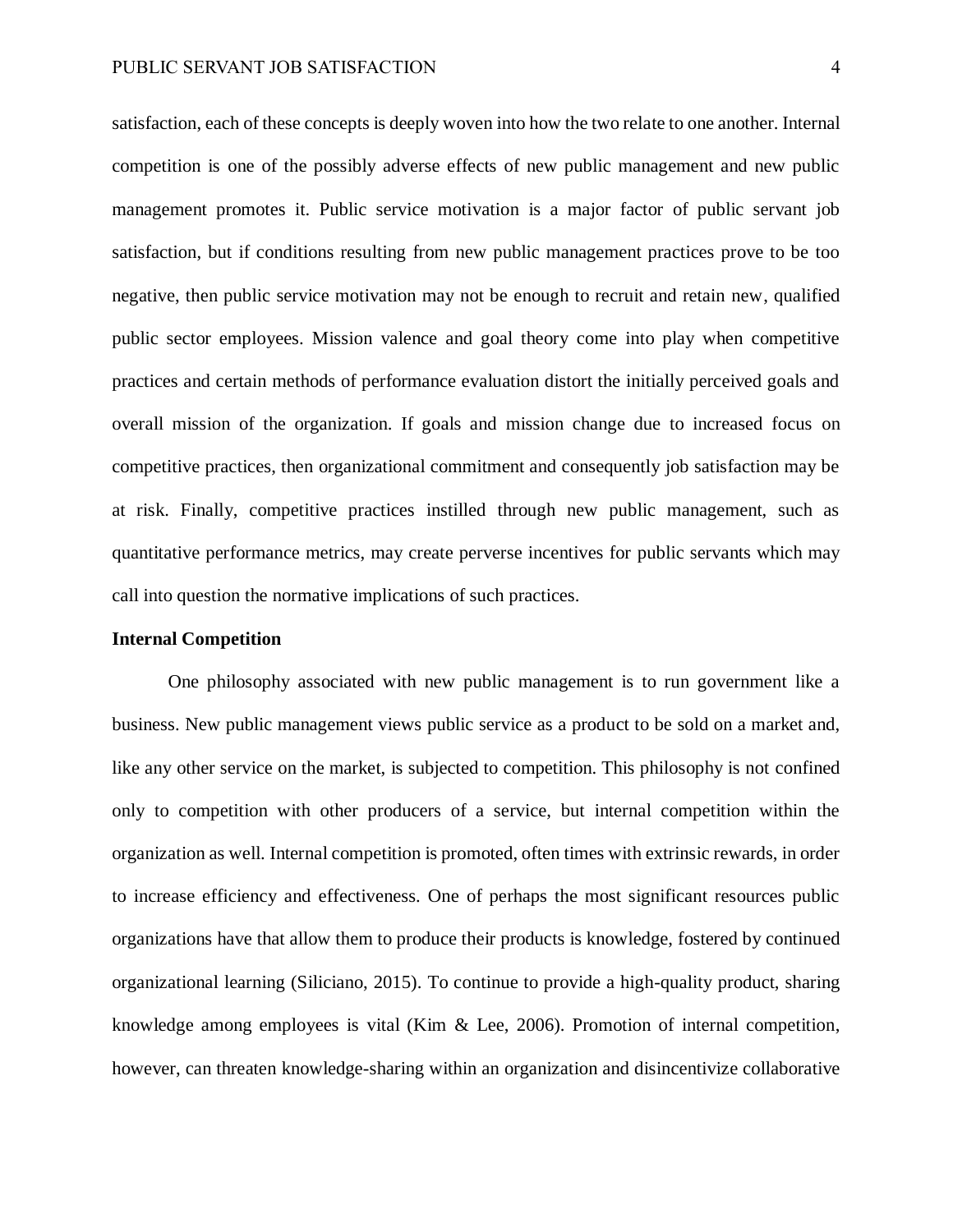behavior (Pfeffer & Sutton, 2000). As internal competition grows within the organization, informal networks that once promoted knowledge-sharing fall by the wayside. As a part of these informal networks, employees are more likely to seek advice and share knowledge with their peers who have a similar status or job duties within the organization (Siliciano, 2015).

Right away internal competition can begin to deteriorate these links, for peers who are most similar to one another within the organization are likely to be competing with one another the most. Promotion of internal competition is not used arbitrarily however; it is a widely-adopted practice meant to improve results. However, it not only erodes knowledge-sharing, but also produces perverse incentives. Once introduced to extrinsic rewards, the perception of a public servant's purpose shifts from generating outcomes to achieving goals that result in said extrinsic rewards, regardless of outcome (Heyman & Ariely, 2004). As previously mentioned, collaboration is key in a complex governmental organization. When practices that promote internal competition are introduced to an organization, collaboration and interdependent relationships begin to deteriorate, which means that social interaction, morale, and advice-seeking behavior begin to deteriorate as well. Subsequently, when greater levels of competition are perceived, employees are less likely to not only seek advice, but also to be sought out for advice (Siliciano, 2015). A decrease in adviceseeking behavior may lead not only to negative consequences affecting social aspects of an organization, but may also lead to unnecessary mistakes happening, thus negatively affecting efficiency as well.

A key aspect of internal competition and organizational behavior is competition over scarce resources. When resources are scare, and they virtually always are, individuals are relegated to compete with others so that they manipulate them to their own ends (White, 1974). While we would like to believe that public servants act only in the interest of the public, the government, and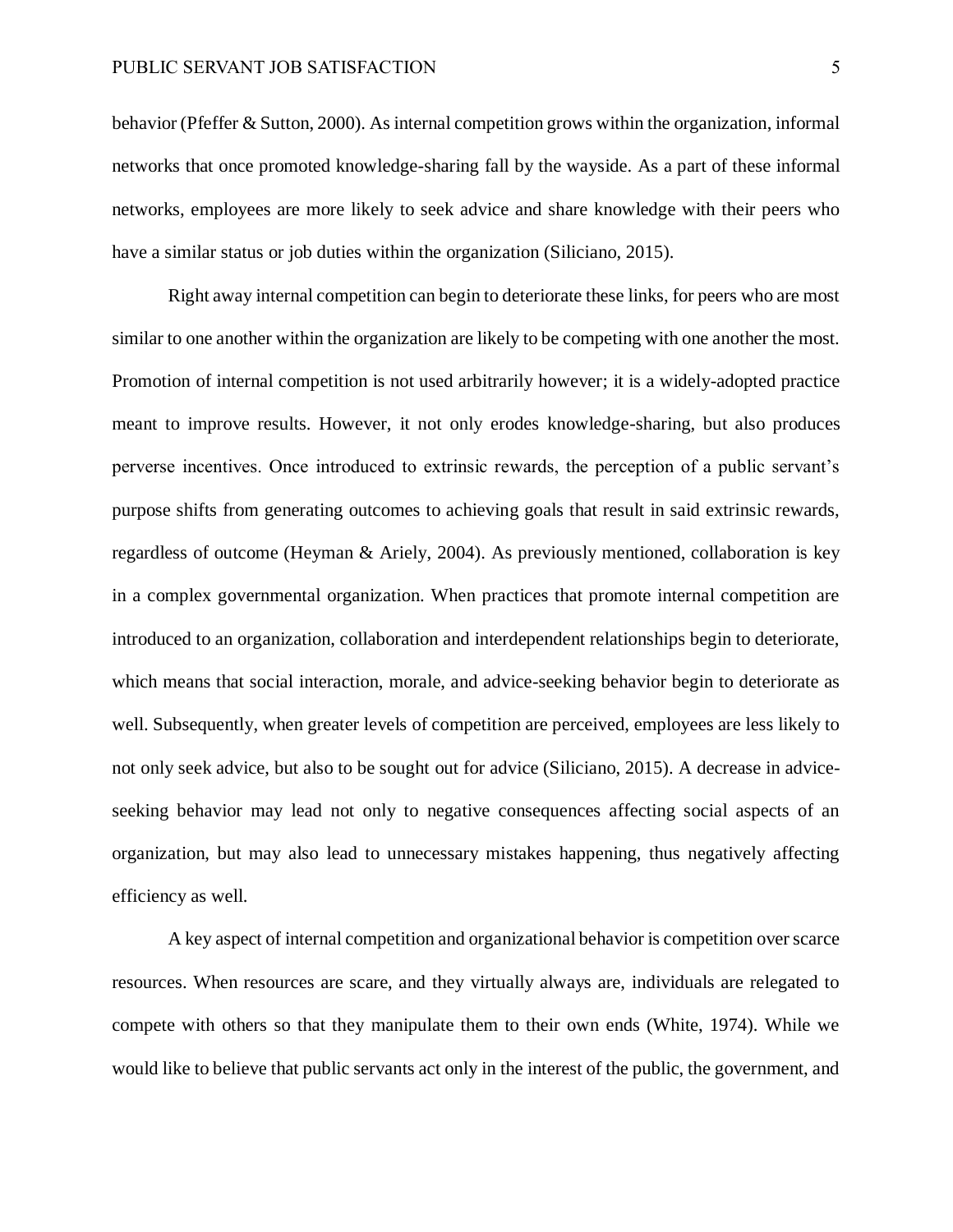their respective organization, it is a reality that individuals are morally relegated to pursue their own self-interest as rational actors (Coleman, 1964; Coleman, 1966). Public organizations are particularly vulnerable to this reality, considering that they are distanced from the free market where the extrinsic motives of a for-profit corporation may be more conspicuously tied to their employees own extrinsic motives. Instead, public organizations rely on the interest of their employees falling in line with their direction, goals, and purpose (White, 1974). Individuals join and participate in organizations because they believe they can achieve their goals through the organization, or that the organization shares the individuals' goals. However, when a high degree of internal competition is present, the goal of the individual may shift from the perceived goal of the organization (which the individual and the organization may share), to whichever goal the individual is being extrinsically rewarded to accomplish. Internal competition over scarce resources may have effects on group cohesion as well. The degree to which scarce resources that are necessary for individuals to attain their goals are nondivisible is the basis of group cohesion (White, 1974). Unfortunately for public organizations, as previously mentioned, knowledge is one of the key resources necessary to produce high quality products, and provide a high quality of service. Knowledge, however, is divisible, especially after advice-sharing networks are deteriorated and relationships shift from interdependent to independent. Group cohesion in a knowledge-driven work environment is dependent upon knowledge-sharing and collaboration, the two of which are vulnerable to being negatively affected by internal competition.

#### **New Public Management**

Competition is not the only principle that new public management espouses. Two other principles are managerialism and market orientation (Kolthoff, 2007). Managerialism, as characterized by Pollitt (1993), involves continuous increases in efficiency, a labor force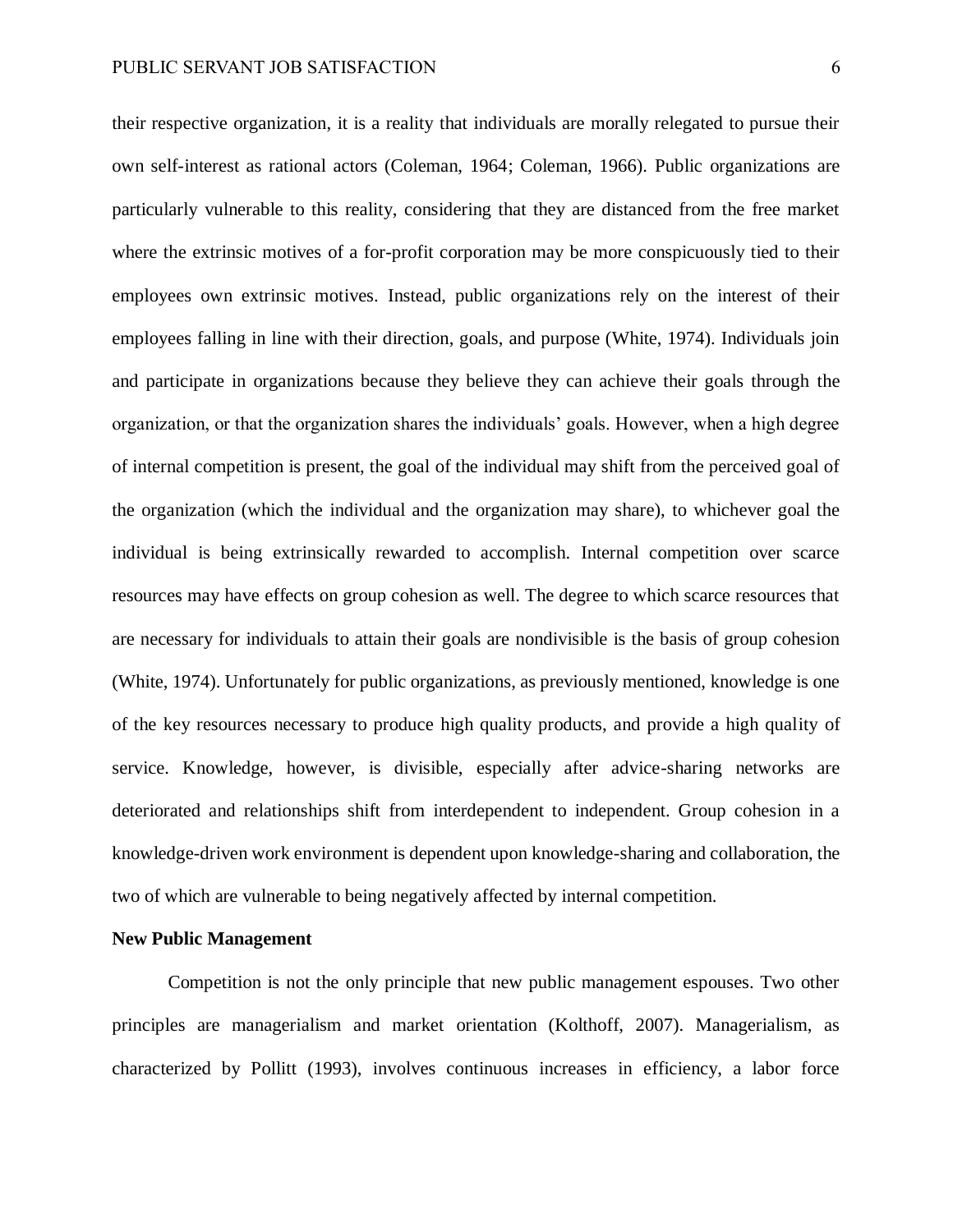disciplined to productivity, and managers being given the right to manage. This principle is adopted from industrial production management practices where efficiency and productivity are valued most. Market orientation, as characterized by Walsh (1995), involves continual improvements in quality, emphasis on contract and markets, and measurement of performance. This principle stems from the desire of market-based coordination over the traditional hierarchical structure of bureaucratic organizations. The assertion that if government were run more like a business, then there would be greater efficiency is debatable, however. It is important to distinguish bureaucracy as an organizational framework that emphasizes formalization, centralization, and structuralizing (Kolthoff, 2007). These concepts are not mutually exclusive to efficiency. In fact, large businesses rely on bureaucracy of their own to manage efficiency over large scale operations. New public management can show us that the focus of public administration should not be bureaucracy, and that it should be relegated to the scaffolding on which productivity, efficiency, and goals may be achieved.

#### **Public Service Motivation, Mission Valence, and Goal Theory**

There are a few concepts that are relevant to any analysis of job satisfaction in public organizations: public service motivation, mission valence, and goal theory. Public service motivation has been defined as "an individual's orientation to delivering services to people with a purpose to do good for others and society" (Perry & Hondeghem, 2008). An individual's service to society is based on social norms whereas the drive to maximize individual utility is based on rational motives. Practitioners of public administration pay attention to public service motivation because it has been associated with retention (Naff & Crum, 1999) and performance (Camilleri &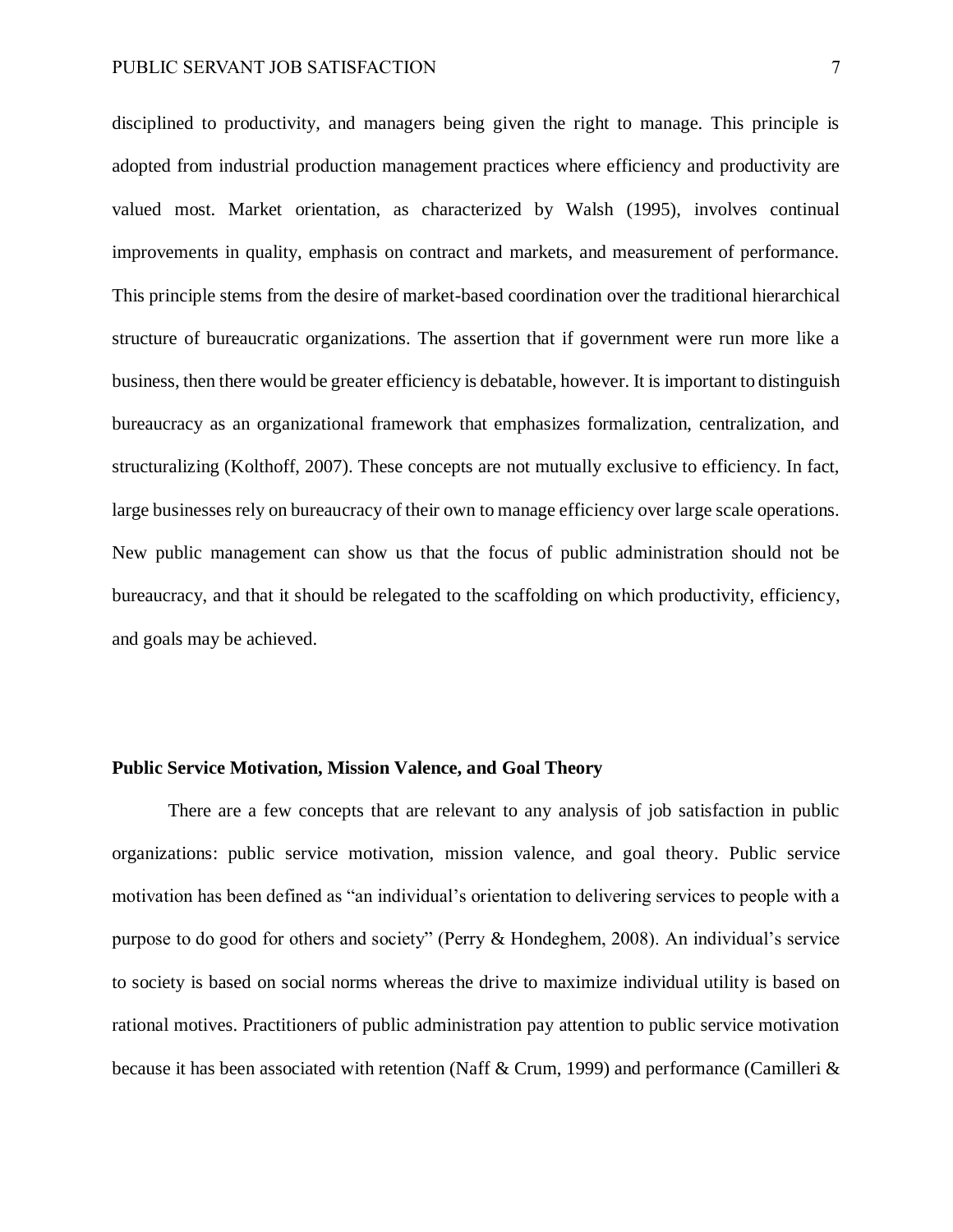Van Der Heijden, 2007). Mission valence is a concept developed by Rainey and Steinbauer (1999) that refers to the level of importance members of public organizations attribute to the organization's mission. Simply put, the more important a member of a public organization believes the organization's mission to be, the greater their motivation to work and be a part of that mission (Caillier, 2014). Similar to an organization's mission are the goals that are assigned to an employee to accomplish, which play an important role in motivation as well. The type of goals that are most effective at increasing performance are both specific and challenging (Moynihan & Pandey, 2007; Paarlberg & Lavigna, 2010). Accomplishing challenging goals increases an individual's sense of self-respect, pride, and achievement (Mento, Locke, & Klein, 1992). Assigning specific goals to employees is important because it reduces the dissonance that may result from an employee not being completely sure of their role in the organization. When goals are specific, employees know exactly what to work towards and know exactly what it will take to attain accomplishment. The result of both challenging and specific goals being assigned to employees is a high level of work motivation, which may subsequently lead to improved job satisfaction (Wright, 2007). In a study done by Caillier (2014), it was concluded that there is a strong positive relationship between job satisfaction and performance evaluations. Public service motivation was also found to positively correlate to performance evaluations, although the relationship was not as strong as job satisfaction and other authors have had mixed results.

### **Perverse Incentives**

One of the concepts that is stressed in new public management under the principle of market orientation is measurement of performance. One reliable method of measuring and tracking changes in performance is the collection of quantitative data. While quantitative data is easier to interpret, it is more vulnerable to manipulation. Once the data has become manipulated, it ceases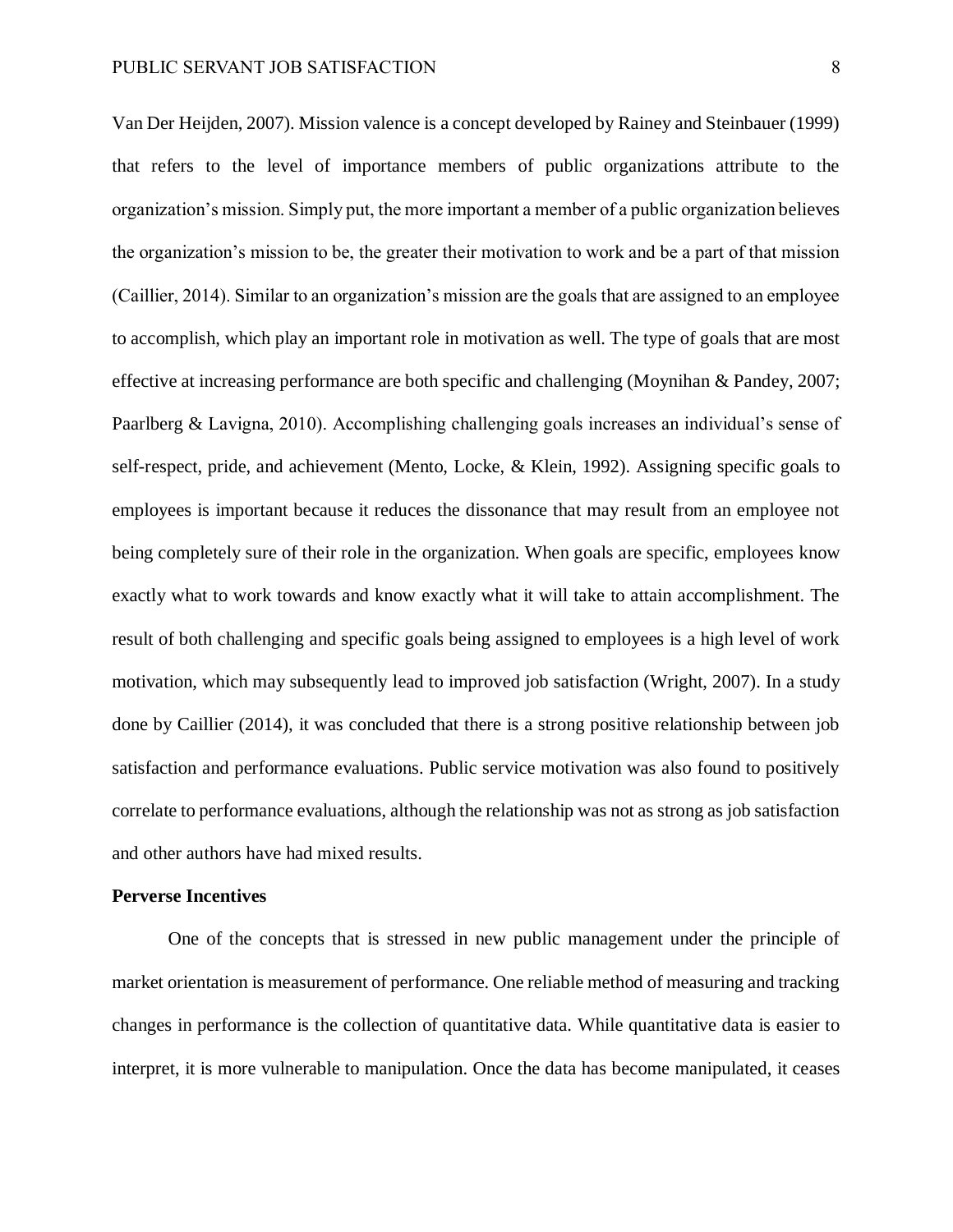to be an accurate measure and is thus counterproductive (Edwards & Roy, 2016). Goodhart's Law states that "when a measure becomes a target, it ceases to be a good measure." A problem arises when employees who manipulate data are rewarded. While the manipulation of data is inherently a difficult behavior to research, according to a 2010 survey, 71% of respondents believed that colleagues can "game" or "cheat" performance evaluations at their organization (Abbot, 2010). Another problem with relying on quantitative data to measure performance is that because it can be manipulated, the focus of employees can shift from producing outcomes, to certain types of outputs that may be considered quantitatively significant but result in fewer significant practical outcomes (Edwards and Roy, 2016). When unethical actions are systematically promoted at the structural level, perverse incentives begin to develop. The goals of the individual become detracted from the mission of the organization, and employees begin to lose faith in their organization and their purpose within it. Consequently, public service motivation becomes deflated and performance suffers.

# **Organizational Commitment**

Related to public service motivation is organizational commitment. Organizational commitment is a social contract between employee and employer where it is believed that a promise has been made establishing a set of reciprocal obligations to both parties (Rousseau, 1989). When this social contract is broken, it has negative effects on employees, which may include higher employee turnover, decreased job performance, and decreased organizational commitment (Robinson, 1996; Turnley, Bloodgood & Bolino, 2002). High turnover in an organization can lead to instability and increase costs associated with recruitment, selection, and training (Camilleri  $\&$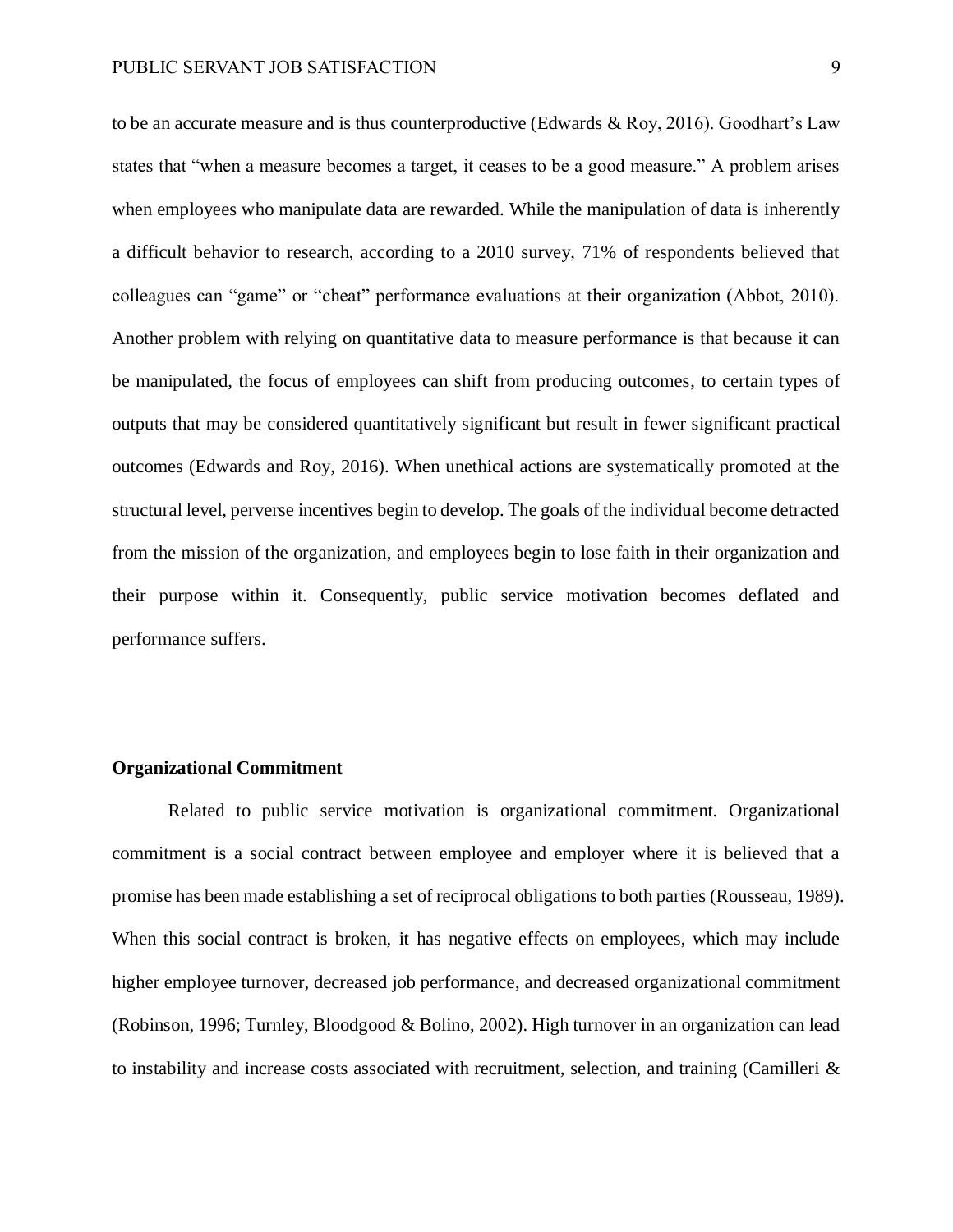Van Der Heijden, 2007). Additionally, it is likely that employees will only do the bare minimum of work and will resign themselves from any additional duties they have taken on (Grimshaw, Earnshaw & Hebson, 2003). Deterioration of organizational commitment may also result in employees disregarding their professional development in context of their current organization and how it can benefit their organization, and instead, they begin to judge their skills and experience in the context of how it may translate to gaining employment in outside organizations. Organizational commitment is often a factor of performance evaluations, whether it is explicit or implicit. Formal performance measurement is often used as a tool for compliance and less a measure of meaningful outcomes. Informal performance measurement, rather, is often subjective and reflects levels of prosocial activity and loyalty rather than skill and ability (Camilleri & Van der Heijden, 2007).

# **Extrinsic Motivation**

The argument that public servants are unique in that they have stronger public service motivation than those in the private sector was made prominent by Perry and Wise (1990) and is a concept that public organizations have grown to rely on. One of the results of this argument has been the notion that merit pay is not an appropriate motivator of public servants and that intrinsic motivation should be valued over extrinsic reward systems. This argument was challenged by Alonso and Lewis (2001), however. Two large sample surveys were analyzed, the MPS96 and SOFE91, surveys of federal government employees. The MPS96 survey showed a positive correlation between public service motivation and performance ratings, but this relationship was not evident in the SOFE91 survey. Furthermore, in the MPS96 survey, public service motivation had no effect on grade level, and in the SOFE91 survey, the higher public service motivation was, the lower the grade level. In addition, the belief that their organization rewarded its employees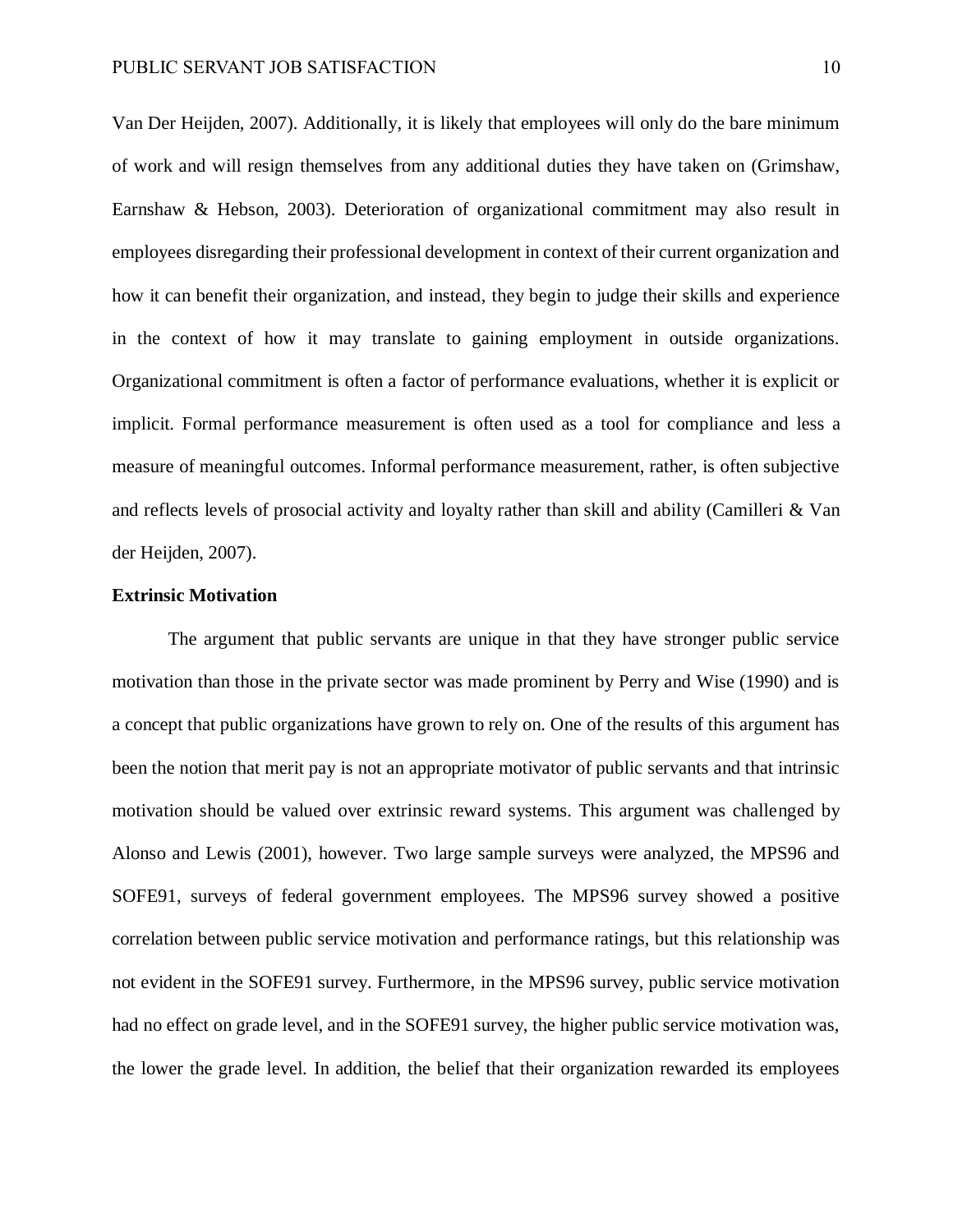based on merit affected performance equally, whether the respondent was motivated more by public service or extrinsic rewards. Furthermore, the belief that their organization based promotions and pay raises on performance was positively related to performance, however, only a minority of respondents held that belief. In sum, performance of employees would increase if organizations did a better job of expressing that promotions and pay raises are dependent on performance, because performance would increase for both those motivated by public service and those motivated by extrinsic rewards (Alonso & Lewis, 2001).

## **Hypothesis 1**

From this body of literature, three hypotheses can be formulated that shed light on what can be expected from the results of the survey. The first hypothesis is that public servants who have higher levels of exposure to competitive practices will perceive them more negatively. One reason in support of this hypothesis is that if competitive practices cloud the organization's mission, then public servants are less motivated to work and be a part of that mission (Caillier, 2014). If an employee feels that his or her focus needs the fulfillment of competitive practices, for instance, meeting arbitrary performance metrics or competing over scarce resources, then the employee may feel that their social contract has been broken with their employer. After all, public servants are motivated to serve the public, and considering the shared values of public service employees, a greater level of cooperation is expected in comparison to the private sector. Turnley, Bloodgood & Bolino (2002) state that higher employee turnover, decreased job performance, and decreased organizational commitment are all symptoms of a broken social contract. Thus, it follows that these symptoms may be associated with a general decrease in how public servants perceive their job satisfaction.

# **Hypothesis 2**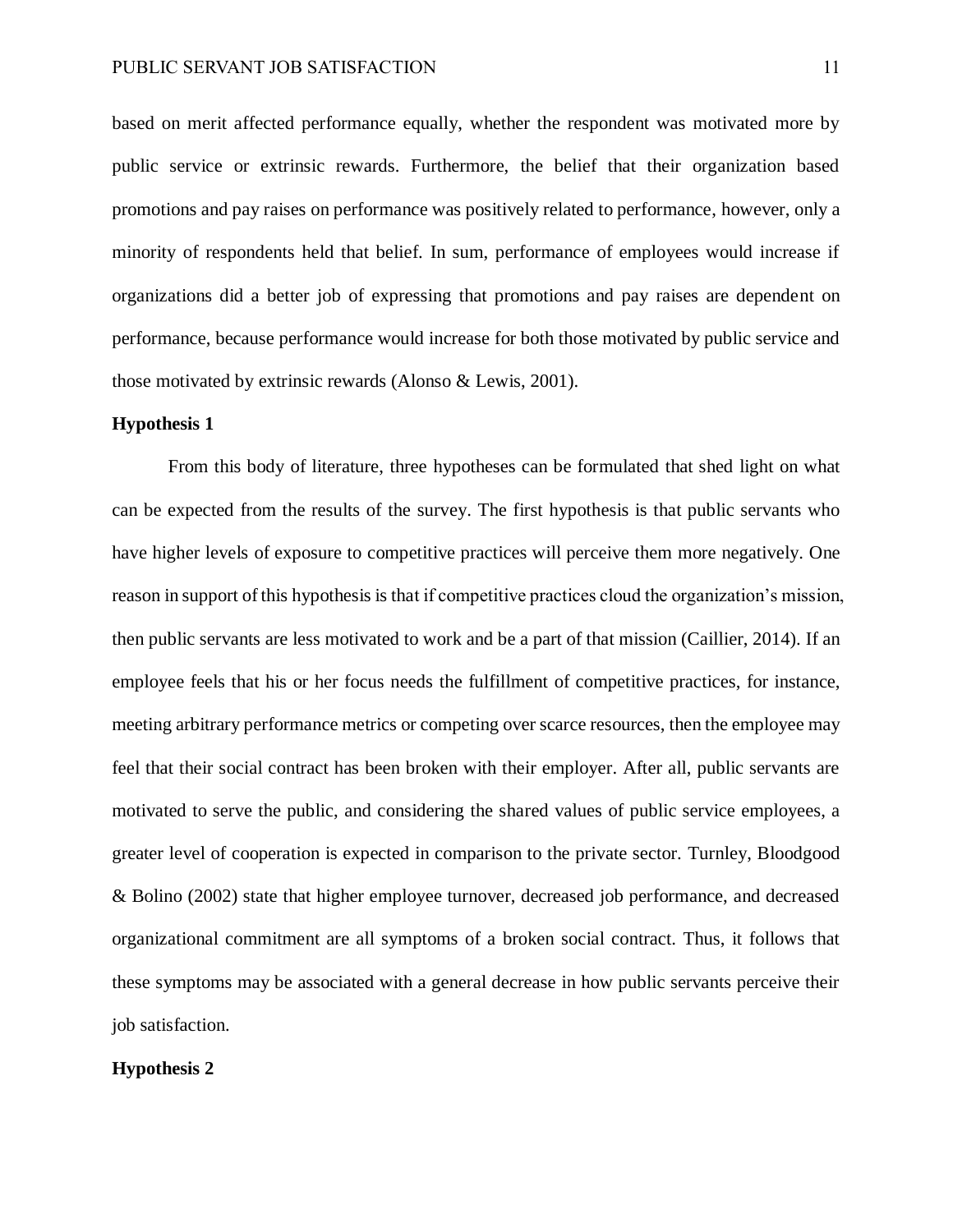The second hypothesis is that public servants who perceive their performance evaluations to be less correlated to their job duties will perceive their job satisfaction to be lower. This hypothesis can be supported by the fact that, according to a 2010 survey, 71% of respondents believed that colleagues can "game" or "cheat" performance evaluations at their organization (Abbot, 2010). When performance evaluations are perceived to be illegitimate, and not an accurate measure of how well public servants serve the public, then they may perceive that their time and effort is not being put into something that they originally signed up for. To reiterate, if an employee's job duties are in line with serving the public, and performance evaluations are not a measure of that, and they are rewarded for effort put into tasks that do not relate to public service, then perverse incentives develop. If an employee's public service motivation stays intact, then they may begin to lose faith in their organization and their purpose within it. When this occurs, the result may be a lower perception of job satisfaction.

#### **Hypothesis 3**

The third hypothesis is that public servants who perceive competitive practices to be unfavorable will perceive their job satisfaction to be lower. Due to recent proliferation of new public management in the public sector, it can be deduced that negative perception of the practices it promotes will lower job satisfaction. This hypothesis can be supported further by White's (1974) observation that resources are scarce which breeds an environment of natural competitiveness. When competitive management practices are compounded onto this, there may be negative consequences for those who perceive competition, to include competitive management practices, negatively. Internal competition, after all, can threaten social behavior such as knowledge-sharing, and collaborative behavior (Pfeffer & Sutton, 2000). Taking into consideration how social people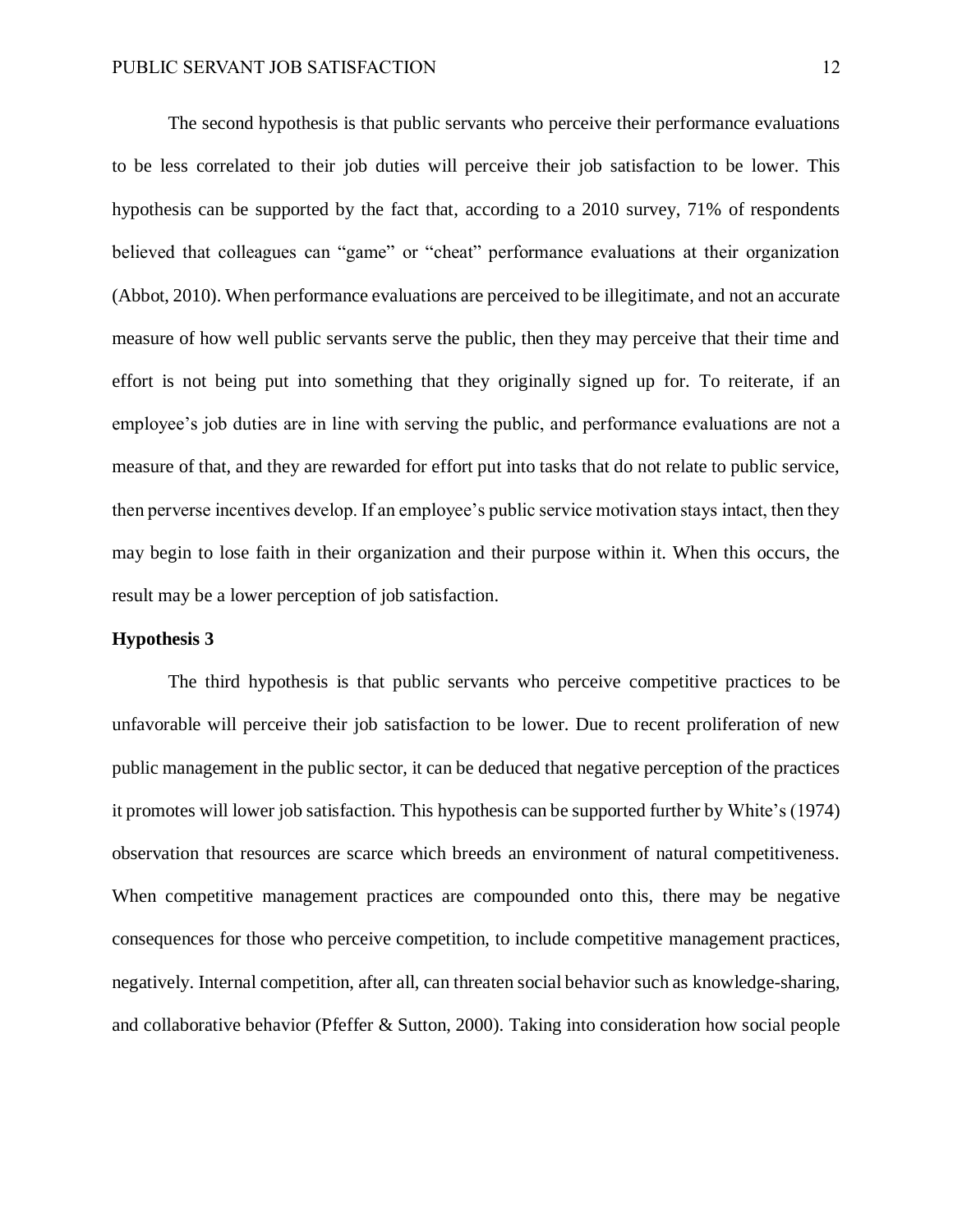naturally are, it is not unreasonable to think that the promotion asocial behavior encouraged by competitive management practices would lead to decreased perception of job satisfaction.

# **Methods**

# **Participants**

To gauge how public servants perceived their job satisfaction, the decision was made to conduct a survey. A survey is the best method of measuring public opinion, or perception, because it collects responses, and ideally the thoughts and feelings, directly from a sample of the population one is researching. The target population in this study is public servants working in an administrative capacity. The sample that was chosen was municipal government employees within the state of Massachusetts. There are 351 towns and cities in Massachusetts. Due to participants' contact information being collected manually from each municipality's respective website, it was not realistic to survey participants from all 351 municipalities. Instead, public sector employees from the 40 municipalities with the highest populations in the state that publicly listed their employees' contact information were chosen as the final sample. The goal was to limit participants to those who had roles in administration, i.e. those who may be working at their respective town or city hall. This decision was made because employees in these roles are likely to share similar experiences and challenges. The theory was that the perception of job satisfaction among public servants in administration may be more vulnerable to competition and management styles than teachers, blue collar workers, technicians, and seasonal employees. In total, 700 participants were contacted to respond to the survey; of those 700, there were 45 respondents, making the response rate 6.4%.

# **Materials**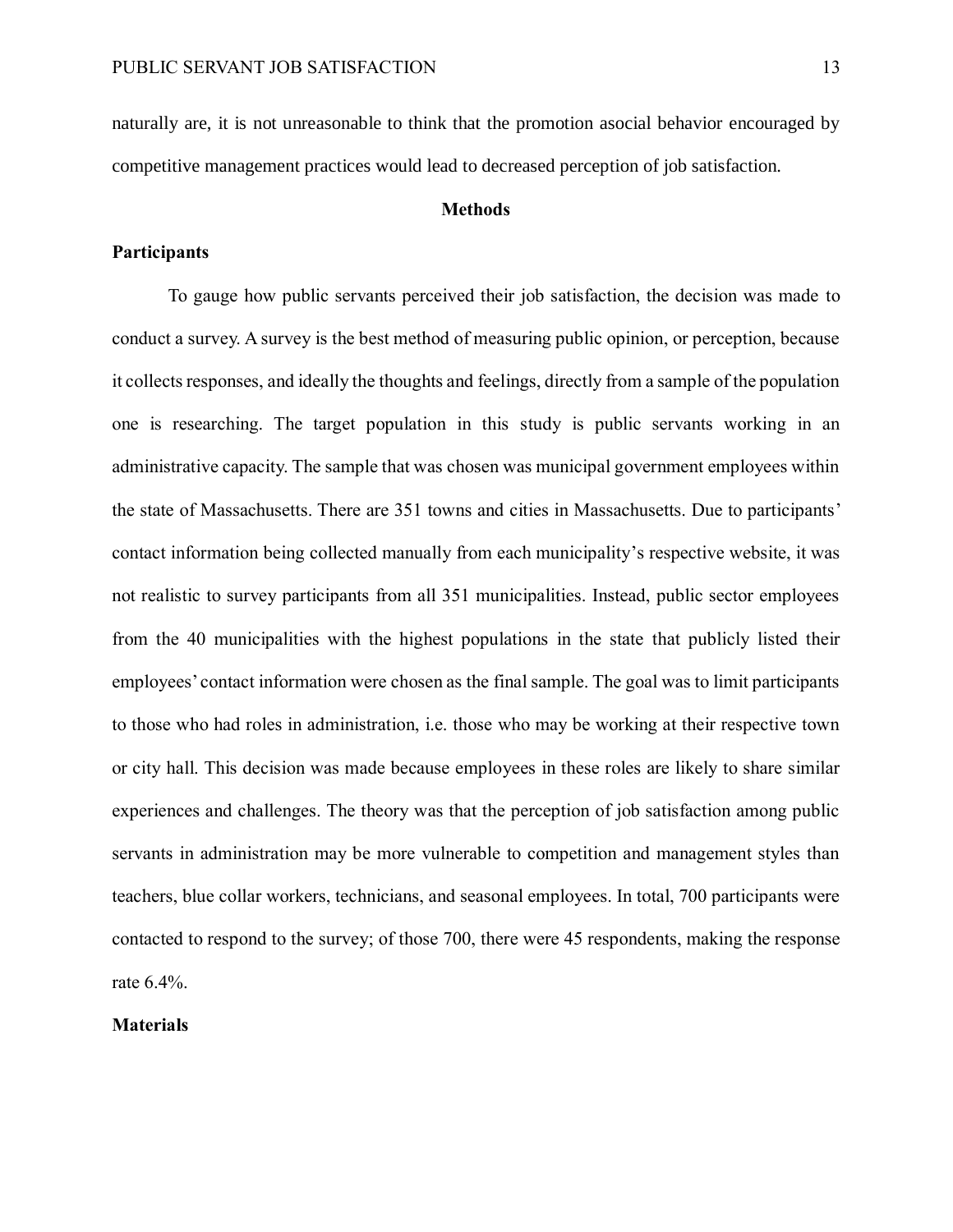The survey instrument consists of a combination of single-answer multiple choice questions, multiple-selection questions, and fill in the blank questions. There is a total of 19 questions in the survey. The first six questions pertain to job-related demographics, followed by eight questions that relate to competition and performance evaluations, and the final five questions pertain to personal demographics (Appendix A). The survey was disseminated via email and its initial release occurred on a Friday morning at the start of typical business hours. It ran for two weeks (14 days) until it was finally concluded.

## **Procedure**

While each question asked in the survey is important to illustrating the demographics as well as the thoughts and feelings of respondents, there are some questions that are of particular import. Three relationships will be analyzed using cross tabulation, where the correlation or pvalue can be calculated. One of the relationships to be evaluated will be the extent to which respondents observe competitive practices in their organization and how they perceive the effects of competitive practices in their organization. This relationship is significant because it would certainly be notable if greater exposure to competitive practices employees decreased their perception of such practices. Another relationship to be evaluated will be how strongly respondents' performance evaluations correlate to their job duties with their perception of job satisfaction. This relationship could be significant if it can be inferred that poor perception of performance evaluations leads to poor job satisfaction, or vice versa. A third relationship to be evaluated will be how respondents' perceive the effects of competitive practices in their organization with their perception of job satisfaction. If there was a correlation between the perception of competitive practices and job satisfaction, then it could be inferred that the existence of competitive practices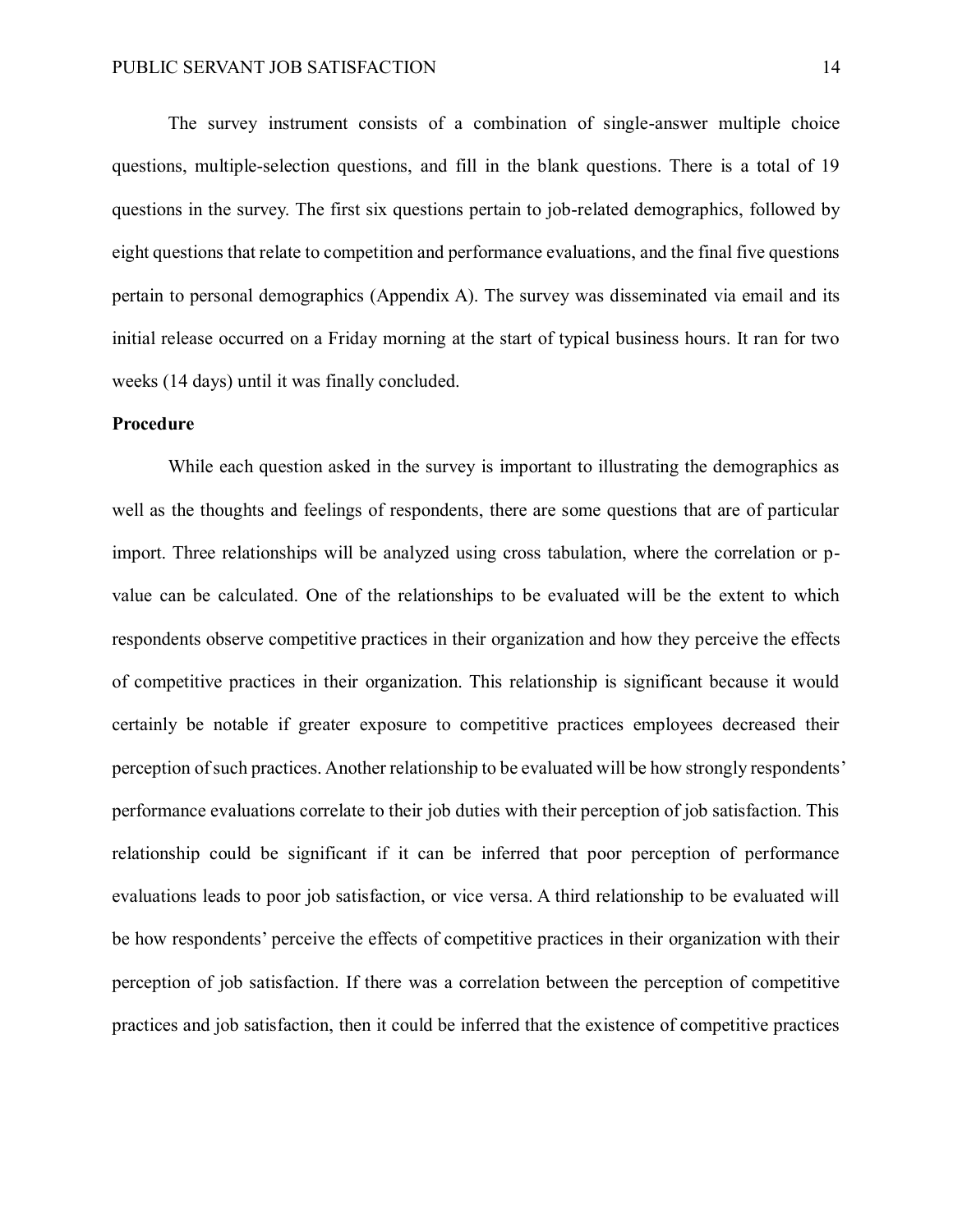may affect job satisfaction, but how whether the effect is positive of negative depends on the individual.

### **Results**

# **Demographics**

One section of the survey was designed with the purpose of gathering demographic data on the respondents. Of the 45 respondents, 26 were male (58%), 13 were female (29%), and 6 did not respond to the question (13%). The mean age of respondents was  $52(SD = 10.83)$ , the youngest respondent was 27 and the oldest respondent was 68, and 8 did not respond to the question. Regarding highest level of education obtained, 22 respondents have obtained post-graduate degrees (49%), 12 obtained bachelor's degrees (27%), 2 responded some college (4%), 2 obtained a high school diploma or GED (4%) and 7 did not respond to the question (16%). Employment status was 80% working full-time, 7% other than working full-time, and 13% did not respond to the question. Results on race were 35 white (78%), 1 black (2%), 2 Hispanic (4%), 1 other (2%), and 6 (14%) did not respond to the question.

# **Occupation**

A second section was developed to collect data on occupational details of respondents. Regarding the type of government service respondents were a part of, results were varied. 5 (11%) were a part of administration, 6 (13%) were a part of finance, 1 (2%) was a part of education, 5 (11%) were a part of environment, 6 (13%) were a part of public health, 2 (4%) were a part of social services, 1 (2%) was a part of housing, 4 (9%) were a part of economic development, 2 (4%) were a part of public safety, 3 (7%) were a part of transportation, and 10 (22%) did not respond to the question. When asked what they would describe their job function to be, 25 responded administrator (56%), 6 program coordinator (13%), 2 subject matter expert (4%), 8 other (18%),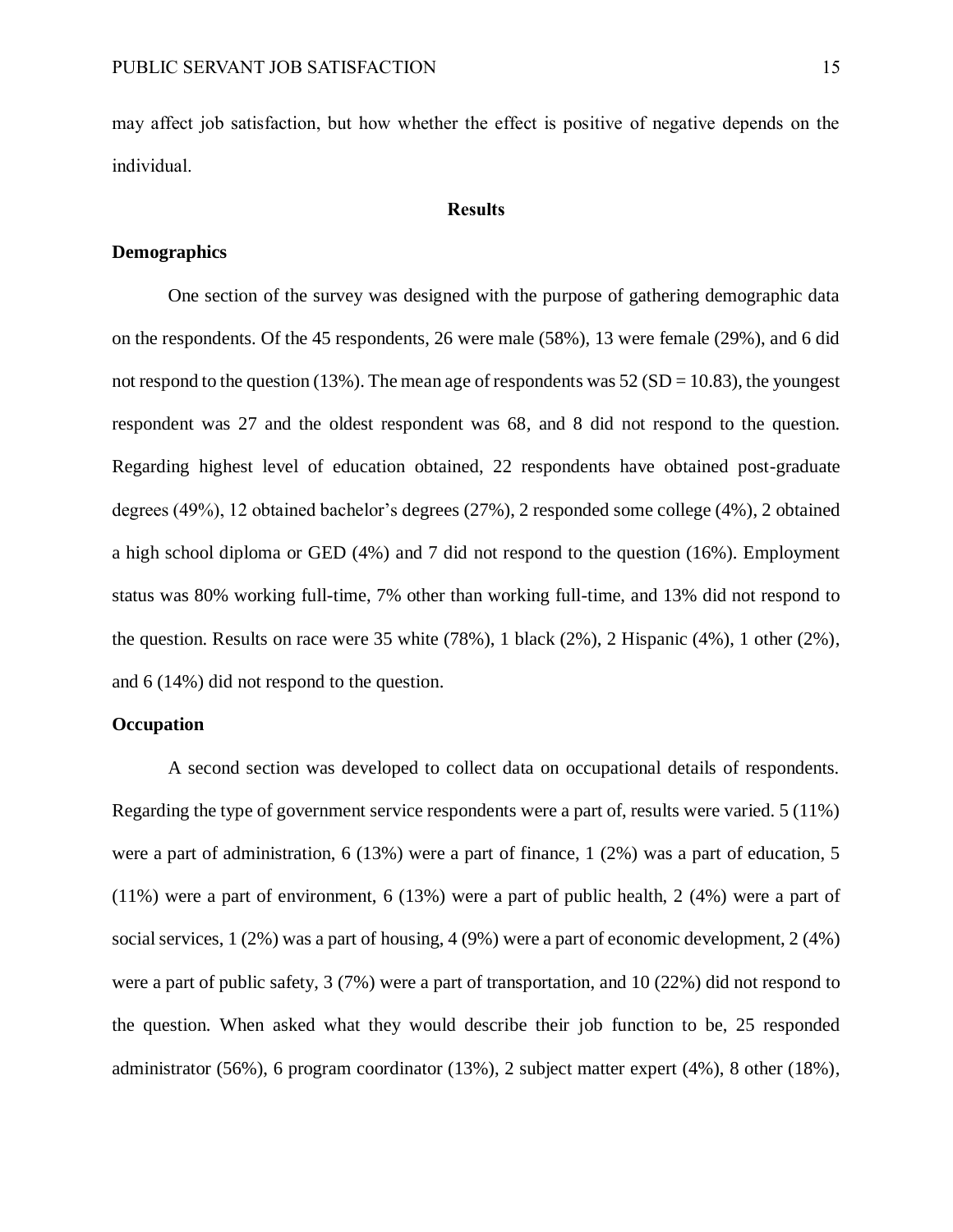and 4 did not respond to the question (9%). Years of experience in respondents' current job was varied. 5 (11%) had been in their current job for less than 2 years, 9 (20%) 3-5 years, 6 (13%) 5- 10 years, 15 (33%) 10-20 years, 6 (13%) more than 20 years, and 4 (9%) did not respond to the question. Years of experience in public service was less varied. 1 (2%) had less than 2 years in public service, 3 (7%) 3-5 years, 3 (7%) 5-10 years, 13 (29%) 10-20 years, 21 (47%) more than 20 years, and 4 (9%) did not respond to the question. Regarding membership in a union, 9 are currently members of a union (20%), 32 are not currently members of a union (71%), and 4 did not respond (9%).

# **Hypothesis 1**

The first hypothesis was that public servants who have higher levels of exposure to competitive practices will perceive them more negatively. To analyze this relationship, cross tabulation was conducted of questions 10 and 11 which were designed to measure this relationship. Results from question 10 were that 20% said competitive practices were very common, 29% said common, 31% said uncommon, and 7% said very uncommon. In question 11, when asked how they perceived the effects of competitive practices in their organization, 18% of respondents said favorable, and 44% said unfavorable. From these results, it was gained that the correlation between the extent to which respondents observe competitive practices in their organization and how they perceive the effects of competitive practices in their organization was not significant,  $p = 0.68$ .

#### **Hypothesis 2**

The second hypothesis was that public servants who perceive their performance evaluations to be less correlated to their job duties will perceive their job satisfaction to be lower. This relationship was analyzed using cross tabulation of questions 15 and 16. Responses to question 15 were distributed relatively evenly. 15.2% responded very strong, 36.4% strong, 21.2%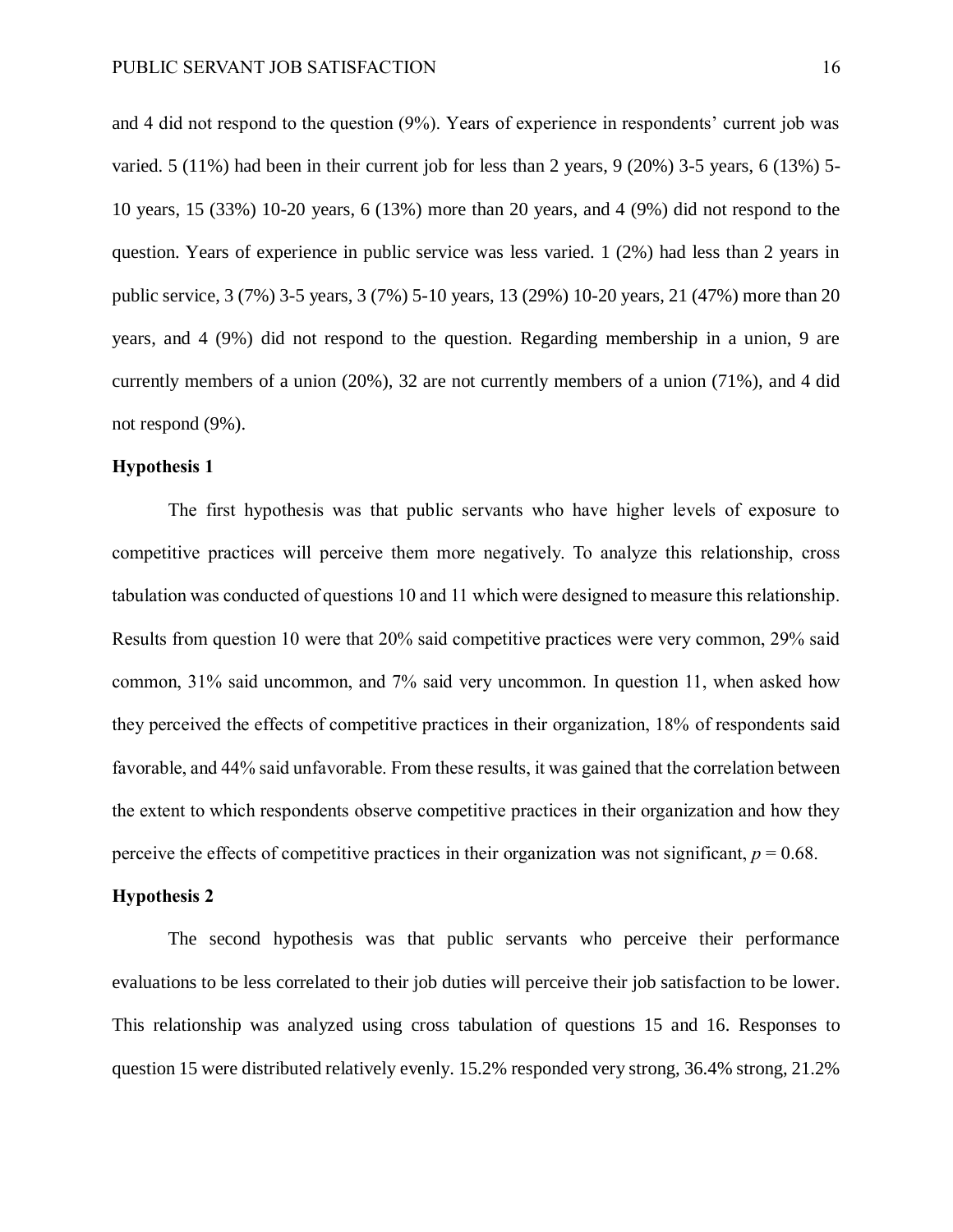weak, and 27.3% very weak. In question 16, respondents were asked to rate their job satisfaction. 20% were very satisfied, 29% were satisfied, 16% were neutral, and 2% were very unsatisfied. These results show that the correlation between how strongly respondents' performance evaluations correlate to their job duties with their perception of job satisfaction was not significant,  $p = 0.32$ .

#### **Hypothesis 3**

The third hypothesis was that public servants who perceive competitive practices to be unfavorable will perceive their job satisfaction to be lower. Cross tabulation of questions 11 and 16 was conducted in order to analyze this relationship. In question 11, when asked how they perceived the effects of competitive practices in their organization, 18% said favorable, and 44% said unfavorable. Results from question 16, which asked how respondents rated their job satisfaction, were that 20% were very satisfied, 29% were satisfied, 16% were neutral, and 2% were very unsatisfied. After analyzing the results of these two questions together, it was concluded that the correlation between how respondents perceive the effects of competitive practices in their organization with their perception of job satisfaction was not significant,  $p = 0.33$ .

# **Additional Findings**

After extensive examination of the survey results, one significant correlation was found that was not originally a relationship of interest. This correlation was between how many years a respondent had in their current job (question 5) and how they perceived the effects of competitive practices in their organization (question 11). It appeared that as the years of experience in a respondent's current job increased, how they perceived the effects of competitive practices decreased. The significance of the correlation was  $p = 0.01$ . The existence of this apparent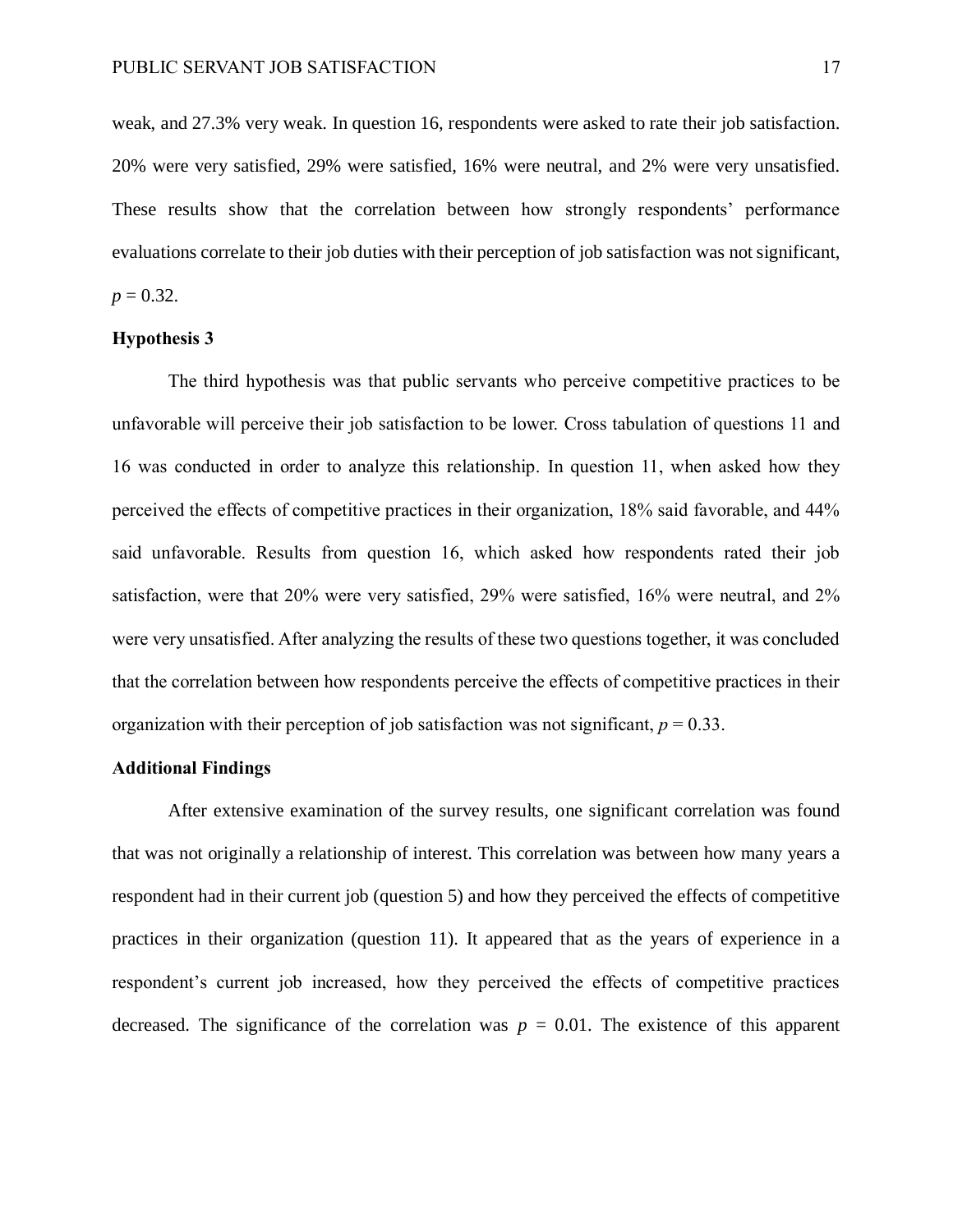relationship is undoubtedly intriguing, and while there were no significant correlations related to the hypotheses, further analysis is certainly warranted.

## **Discussion**

The results of this research conclude that there is no relationship between the prevalence of competitive practices in a public sector organization and the perceived job satisfaction of its employees. This conclusion can be broken down further by examining the three hypotheses formulated earlier in this research.

Hypothesis 1: Public servants who have higher levels of exposure to competitive practices will perceive them more negatively. This hypothesis was not supported because when asked "to what extent do you observe competitive practices in their organization?" and "how do you perceive the effects of competitive practices in their organization?", while a large number responded "common" and "unfavorable', a similarly large number responded "uncommon" and "unfavorable". This indicates that the level of exposure to competitive practices may not have an effect on how they are perceived. The level of exposure to competitive practices was varied, however perception of them was mostly unfavorable. This could mean that while public servants perceive competitive practices unfavorably, they may not be aware of what qualifies exactly as a competitive practice, and thus have difficulty identifying them accurately.

Hypothesis 2: Public servants who perceive their performance evaluations to be less correlated to their job duties will perceive their job satisfaction to be lower. This hypothesis was not supported because when asked "how strongly do your performance evaluations correlate to your job duties?" and "how would you rate your job satisfaction?" most were satisfied with their job but feelings on performance evaluations were split. Overall, job satisfaction was high despite varied perception of how their performance is evaluated. This may indicate that the perceived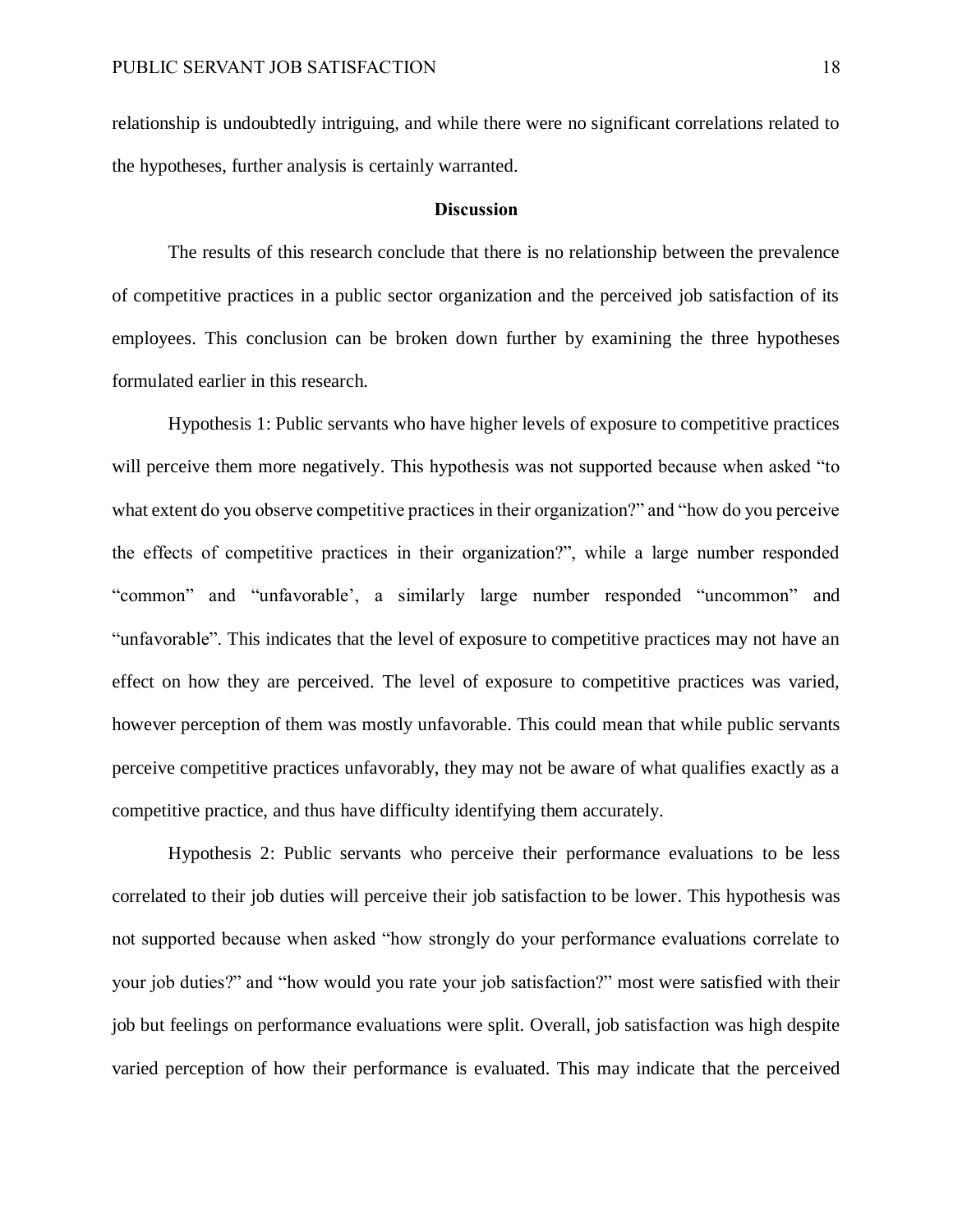relevance of performance evaluations to job duties has no effect on perceived job satisfaction. Given that participants were not required to answer the question asking them to rate their job satisfaction, those who perceive their job satisfaction to be lower may not have answered the question. The low response rate may have been a factor in perceived job satisfaction being rated relatively high.

Hypothesis 3: Public servants who perceive competitive practices to be unfavorable will perceive their job satisfaction to be lower. This hypothesis was not supported because when asked "how do you perceive the effects of competitive practices in your organization?" and "how would you rate your job satisfaction?" the vast majority of respondents perceived competitive practices unfavorably, and yet were still satisfied or very satisfied with their job. This suggests that unfavorable perception of competitive practices may have no effect on perception of job satisfaction. One explanation of this could be that while competitive practices are perceived to be unfavorable, they play a small role in how individuals rate their overall job satisfaction. Once again, the low response rate of the survey may influence results pertaining to the perception of job satisfaction, i.e. the actual perceived job satisfaction of the population may be lower if there was a higher response rate to the survey.

While none of these hypotheses were able to be proven in this research, there was one surprising relationship in the data that was statistically significant. From the survey, there is a negative relationship between the number of years a public servant has in their current job and their perception of competitive practices. The greater the years of experience in their current job, the less favorable they perceive competitive practices. One possible explanation of this could be that less experienced public servants have always worked within the sphere of influence of new public management and competitive practices are the norm to them. Conversely, more experienced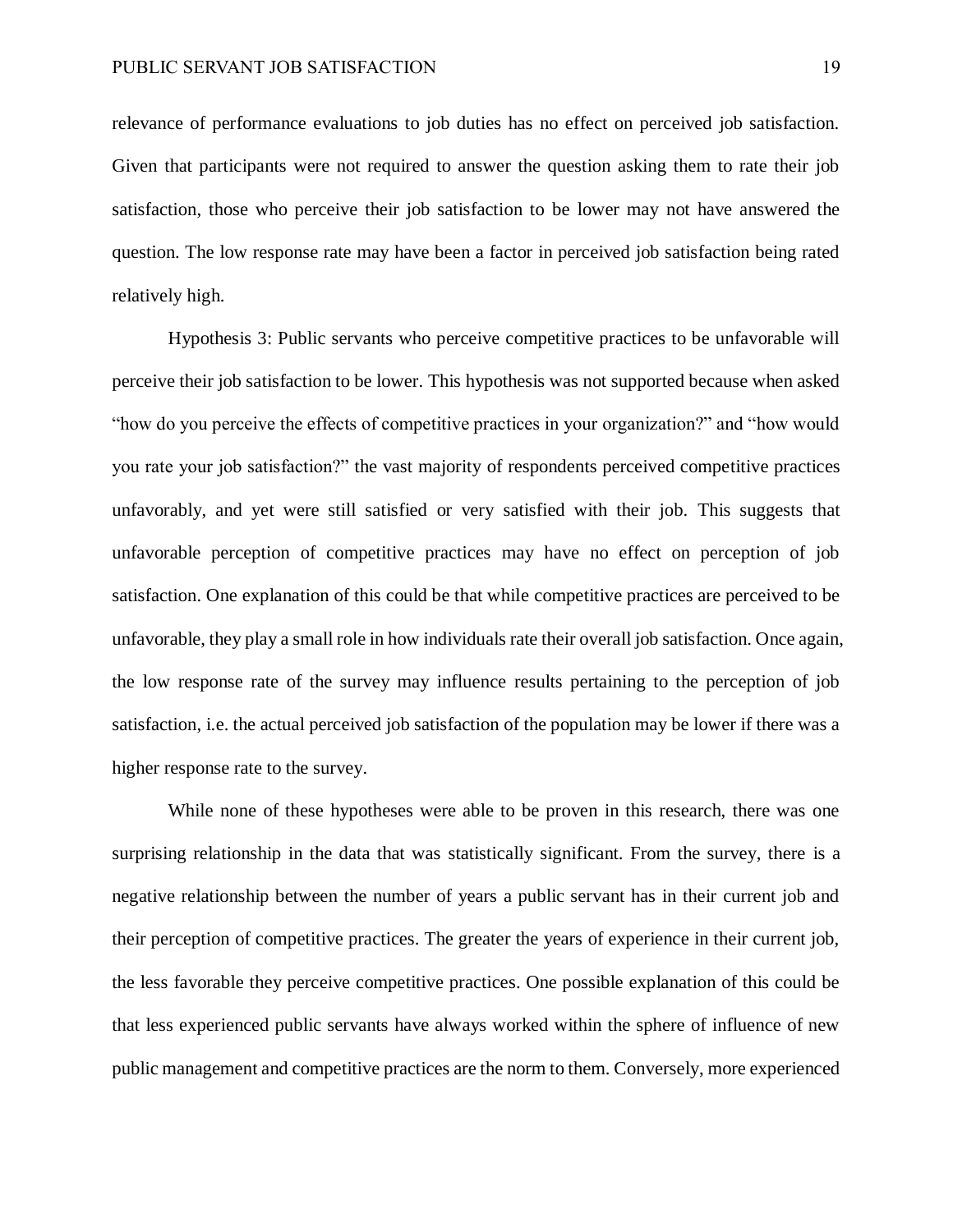public servants may have been in public service long enough to see, over time, the negative consequences competitive practices can have.

The principle lesson learned from this research was that while public servants view competitive practices negatively, and nearly half of respondents viewed their performance evaluations negatively, neither competitive practices nor irrelevant performance evaluations seem to have any impact on perceived job satisfaction. The implications of this are that in spite of all the criticisms of new public management, it is unlikely to have an impact on job satisfaction. Despite public servants' negative perceptions, it would appear that the good still outweighs the bad. From this, it can be surmised that the prevalence of new public management, and the competitive practices it supports, are unlikely to have an effect on public sector recruitment and retention.

# **Limitations and Future Directions**

This study was not without its limitations. First, the scope of the survey, at only 45 respondents and limited to Massachusetts municipal government employees, is not sufficiently large a sample to accurately gauge the perception and opinions of public servants as a whole. With a response rate of only 6.4%, there is likely bias in the sample of respondents. For example, zero participants rated their job satisfaction as unsatisfied and only one participated rated their job satisfaction as very unsatisfied. One explanation of this might be that participants who perceive their job satisfaction to be low did not answer the question or did not respond to the survey. A future survey with a much higher response rate would be beneficial in providing a more representative, less bias sample. Moving forward, a larger more inclusive survey of public sector employees should be conducted throughout the United States to collect a better sample of the target population. While this research was illuminating in unexpected ways, it raises more questions than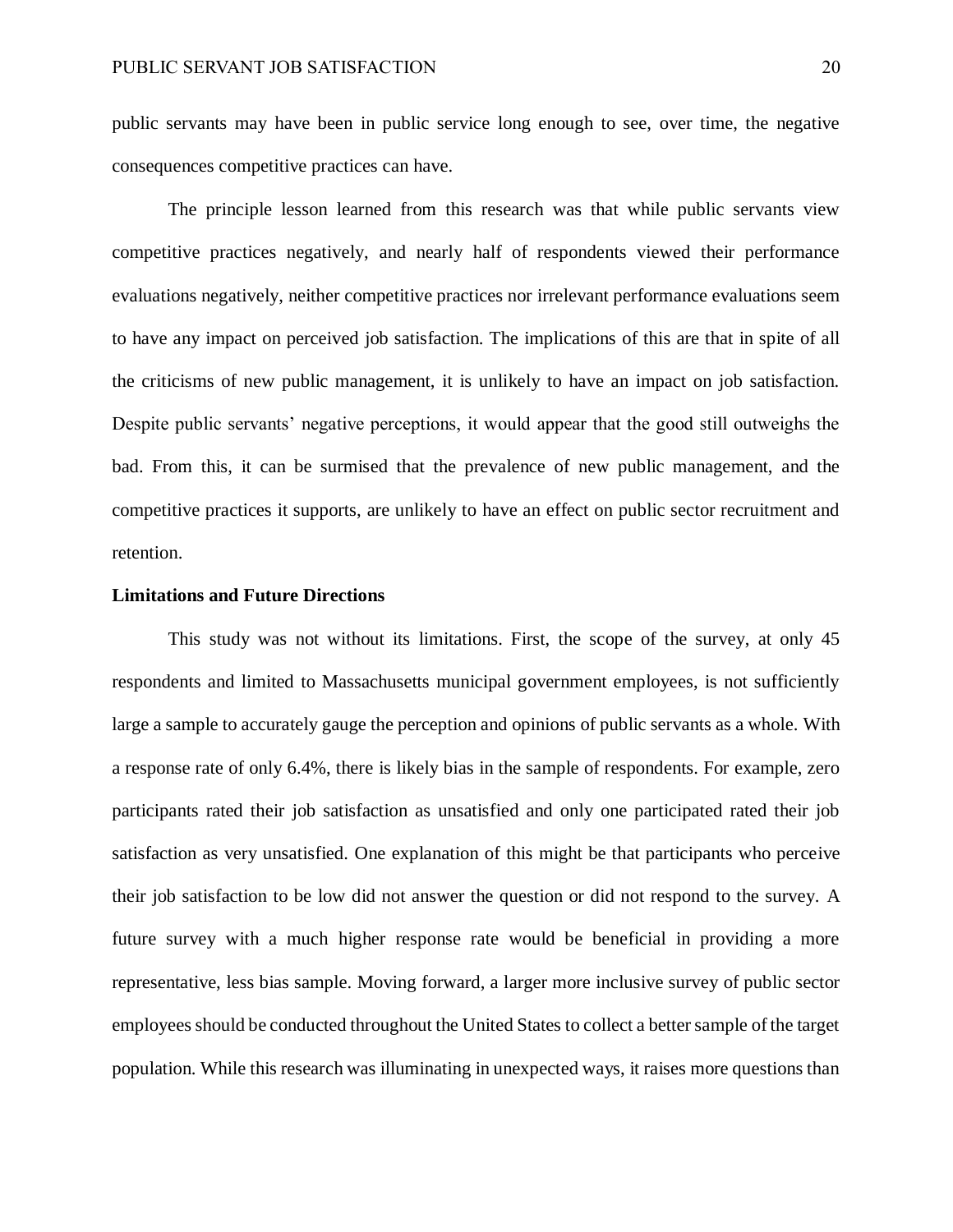it answers. Why does job satisfaction go unhindered in spite of grievances with systematic issues such as competitive practices and irrelevant performance evaluations? Why do less experienced public servants view competitive practices more favorably? Answers to these questions, with further research, may prove invaluable to the field of public administration and personnel management.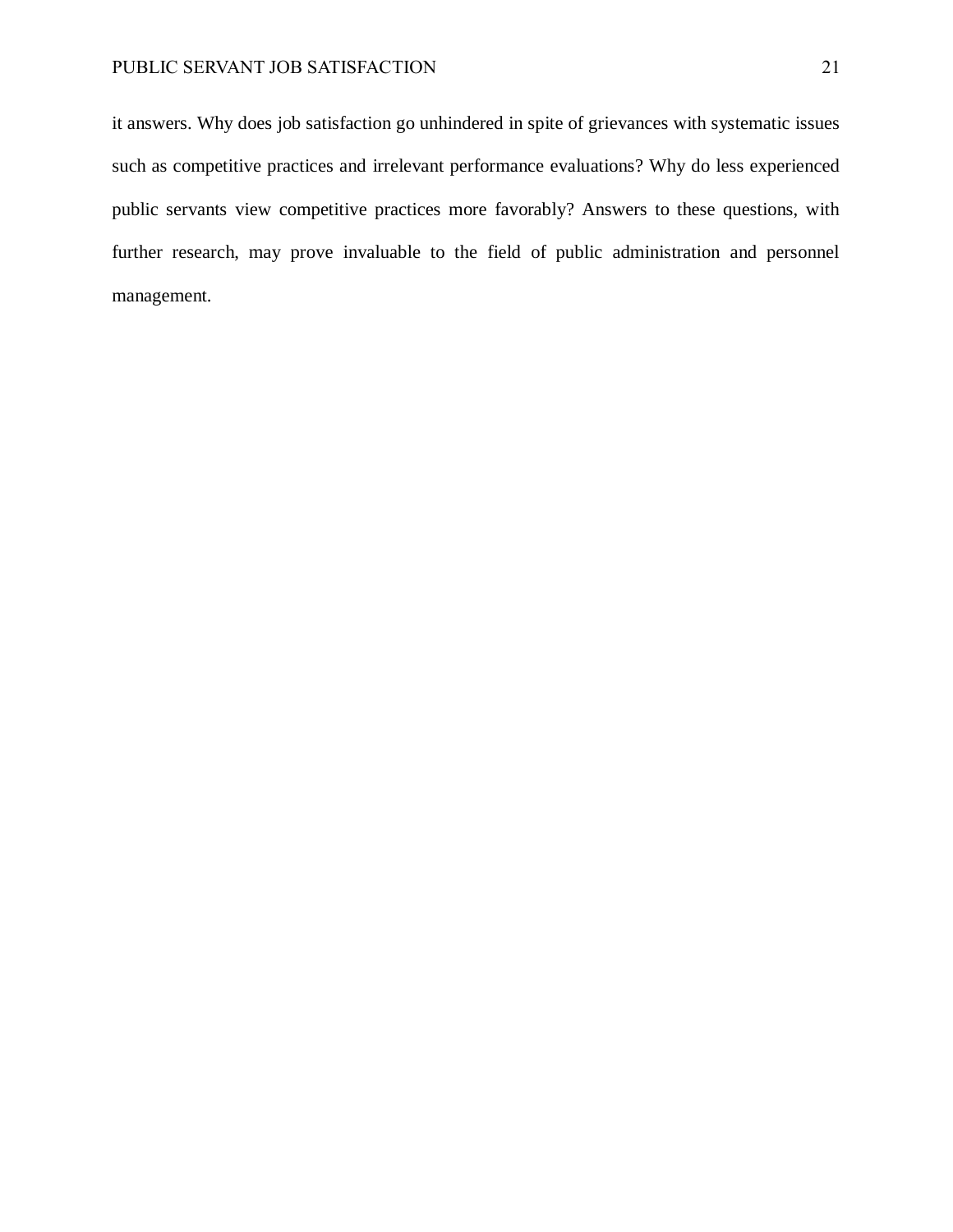# **References**

- Siliciano, M. D. (2015). Advice Networks in Public Organizations: The Role of Structure, Internal Competition, and Individual Attributes. *Public Administration Review, 75(4)*, 548-559.
- White, P. E. (1974). Resources as Determinants of Organizational Behavior. *Administrative Science Quarterly*, 366-379.
- Wright, B. E. (2007). Public Service and Motivation: Does Mission Matter? *Public Administration Review, 67(1)*, 54-64.
- Caillier, J. G. (2014). Toward a better understanding of the relationship between transformational leadership, public service motivation, mission valence, and employee performance: a preliminary study. *Public Personnel Management, 43(2)*, 218.
- Camilleri, E., & Van Der Heijden, B. (2007). Organizational Commitment, Public Service Motivation, and Performance within the Public Sector. *Public Performance & Management Review, 31(2)*, 241-274.
- Alonso, P., & Lewis G. B. (2001). Public Service Motivation and Job Performance: Evidence from the Federal Sector. *American Review of Public Administration, 31(4)*, 363-380.
- Edwards, M. A., & Roy, S. (2016). Academic Research in the 21st Century: Maintaining Scientific Integrity in a Climate of Perverse Incentives and Hypercompetition. *Environmental Engineering Science*.
- Kolthoff, E. W. (2007). Ethics and New Public Management: Empirical Research into the Effects of Businesslike Government on Ethics and Integrity.
- Abbot, A., Cyranoski, D., Jones, N., Maher, B., Schiermeier, Q., & Noorden, R. V. (2010). Metrics: Do They Matter? *Nature, 465*, 860-862.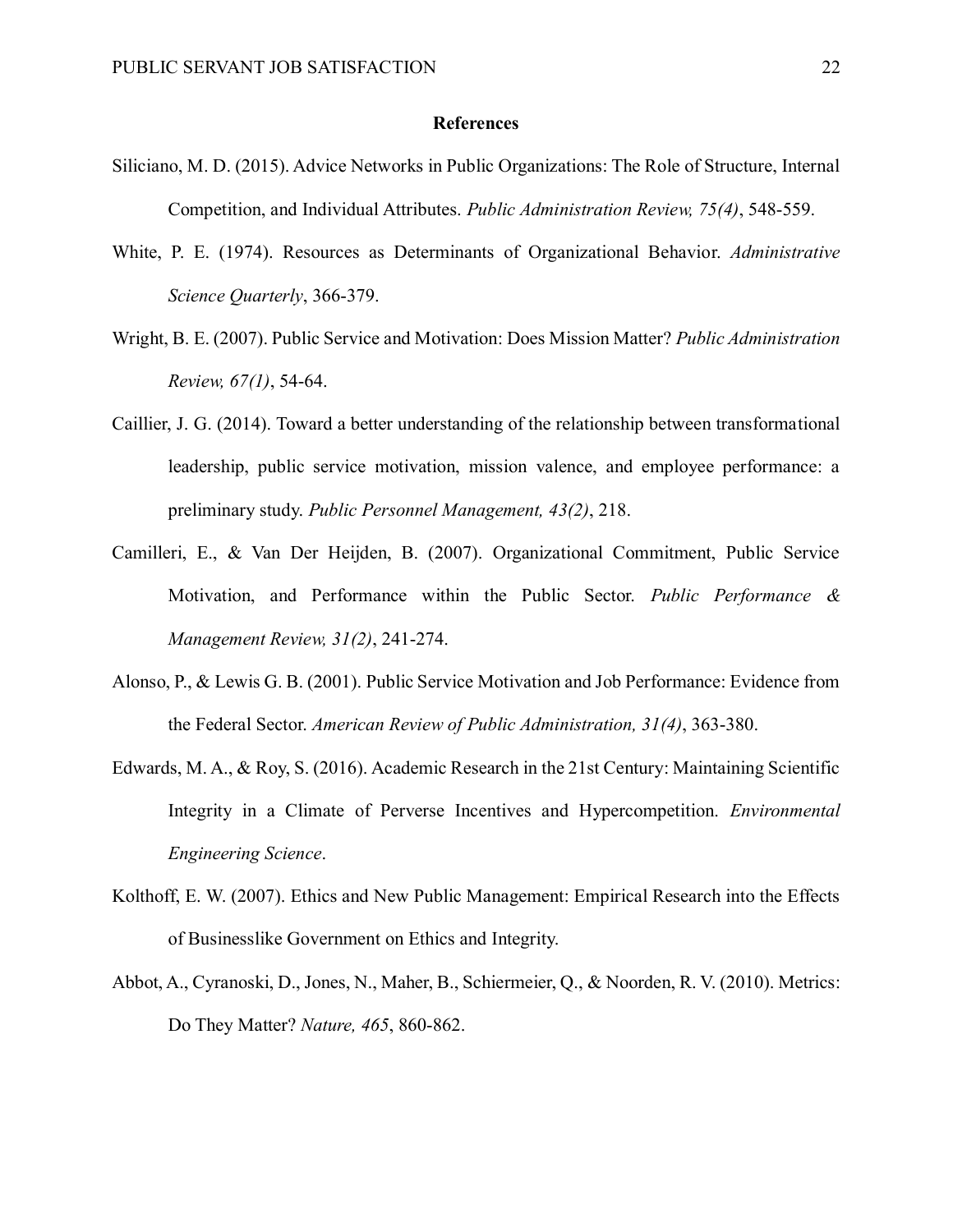- Mento, A. J., Locke, E. A., & Klein, H. J. (1992). Relationship of Goal Level to Valence and Instrumentality. *Journal of Applied Psychology, 77(4)*, 395-405.
- Coleman, J. S. (1966). Foundations for a Theory of Collective Decisions. *American Journal Sociology, 71(6)*, 615-627.
- Coleman, J. S. (1964). Collective Decisions. *Sociological Inquiry, 34(2)*, 166-181.
- Grimshaw, D., Earnshaw, J., & Hebson, G. (2003). Private Sector Provision of Supply Teachers: A Case of Legal Swings and Professional Roundabouts. *Journal of Education Policy, 18(3)*, 267-288.
- Bolino, M. C., Turnley, W. H., & Bloodgood, J. M. (2002). Citizenship Behavior and the Creation of Social Capital in Organizations. *The Academy of Management Review, 27(4)*, 502-522.
- Robinson, S. L. (1996). Trust and Breach of the Psychological Contract. *Administrative Science Quarterly, 41(4)*, 574-599.
- Rousseau, D. M. (1989). Psychological and Implied Contracts in Organizations. *Employee Responsibilities and Rights Journal, 2(2)*, 121-139.
- Paarlberg, L. E. (2010). Transformational Leadership and Public Motivation: Driving Individual and Organizational Performance. *Public Administration Review, 70(5)*, 710-718.
- Moynihan, D. P., & Pandey, S. K. (2007). The Role of Organizations in Fostering Public Service Motivation. *Public Administration Review, 67(1)*, 40-53.
- Naff, K. C., & Crum, J. (1999) Working for America: Does Public Service Motivation Make a Difference? *Review of Public Personnel Administration, 19(4)*.
- Perry, J. L, & Hondeghem, A. (2008). *Motivation in Public Management: The Call of Public Service*. Oxford: Oxford University Press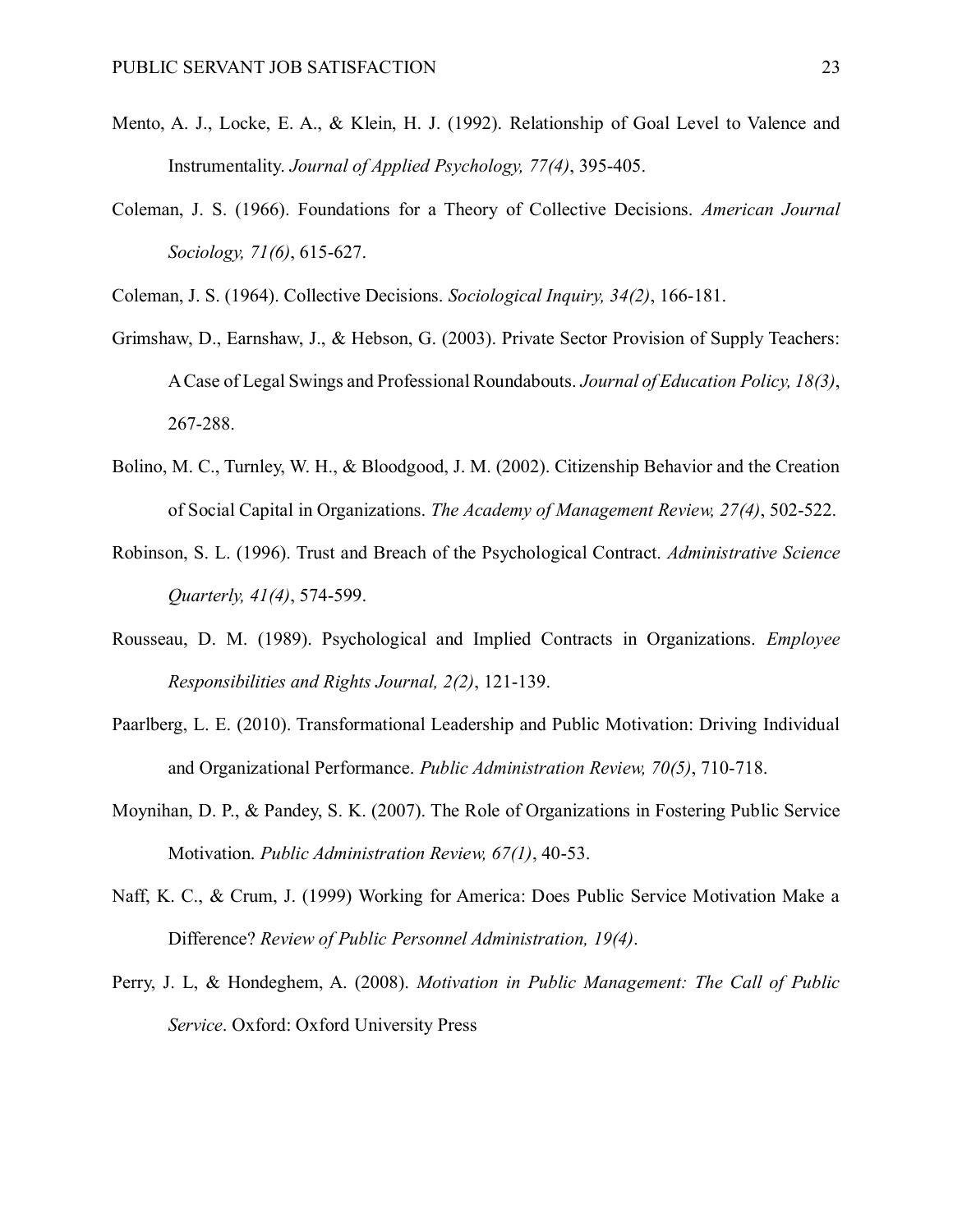- Heyman, J., & Ariely, D. (2004). Effort for Payment: A Tale of Two Markets. *Association for Psychological Science, 15(11)*.
- Pfeffer, J., & Sutton, R. I. (2000). *The Knowing-Doing Gap: How Smart Companies Turn Knowledge into Action*. Cambridge: Harvard Business School Press
- Kim, S., & Lee, H. (2006). The Impact of Organizational Context and Information Technology on Employee Knowledge-Sharing Capabilities. *Public Administration Review, 66(3)*, 370-385.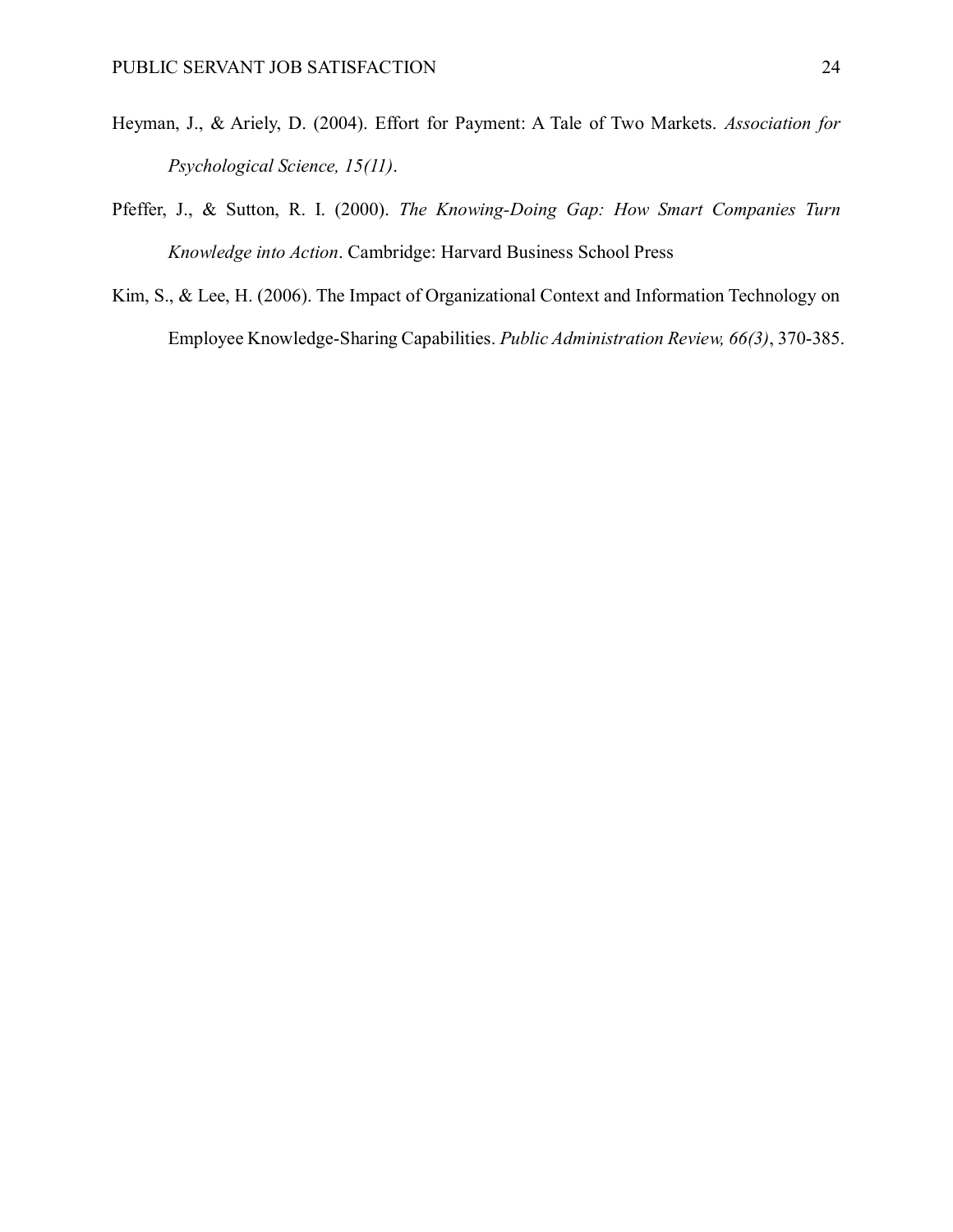# **Appendix A**

# **Survey Instrument**

Q1 You are invited to participate in a research study about opinions on public sector employment. This project is being conducted by Dr. Melinda R. Tarsi and Adam Ferreira, Department of Political Science, Bridgewater State University, as part of an Honors thesis. If you agree to be part of the research study, you will take a brief survey of approximately 5 minutes in length, and which involves no risk or discomfort to you as the participant. Your responses to all questions will be confidential to the degree permitted by the technology being used, and will be used for the purposes of research. Your participation is completely voluntary; even if you decide to begin the survey, you may change your mind and stop at any time. If you withdraw early from the survey, your data will be eliminated from the database. If you have questions about your rights as a research participant, or wish to obtain information, ask questions, or discuss any other concerns about this study, please contact Dr. Melinda R. Tarsi, melinda.tarsi@bridgew.edu or (508) 531-2404. If you wish to speak with someone other than the researchers, please contact the BSU Institutional Review Board, (508) 531-1242.If you agree to participate, please click on the link below to continue to the survey. You will have the option to refuse to answer individual questions and may change your mind and leave the study at any time without penalty.

- I agree to take the survey
- I do not agree to take the survey and decline participation
- Q2 What level of government are you employed in?
- Federal
- State
- County
- **O** Special District
- Municipality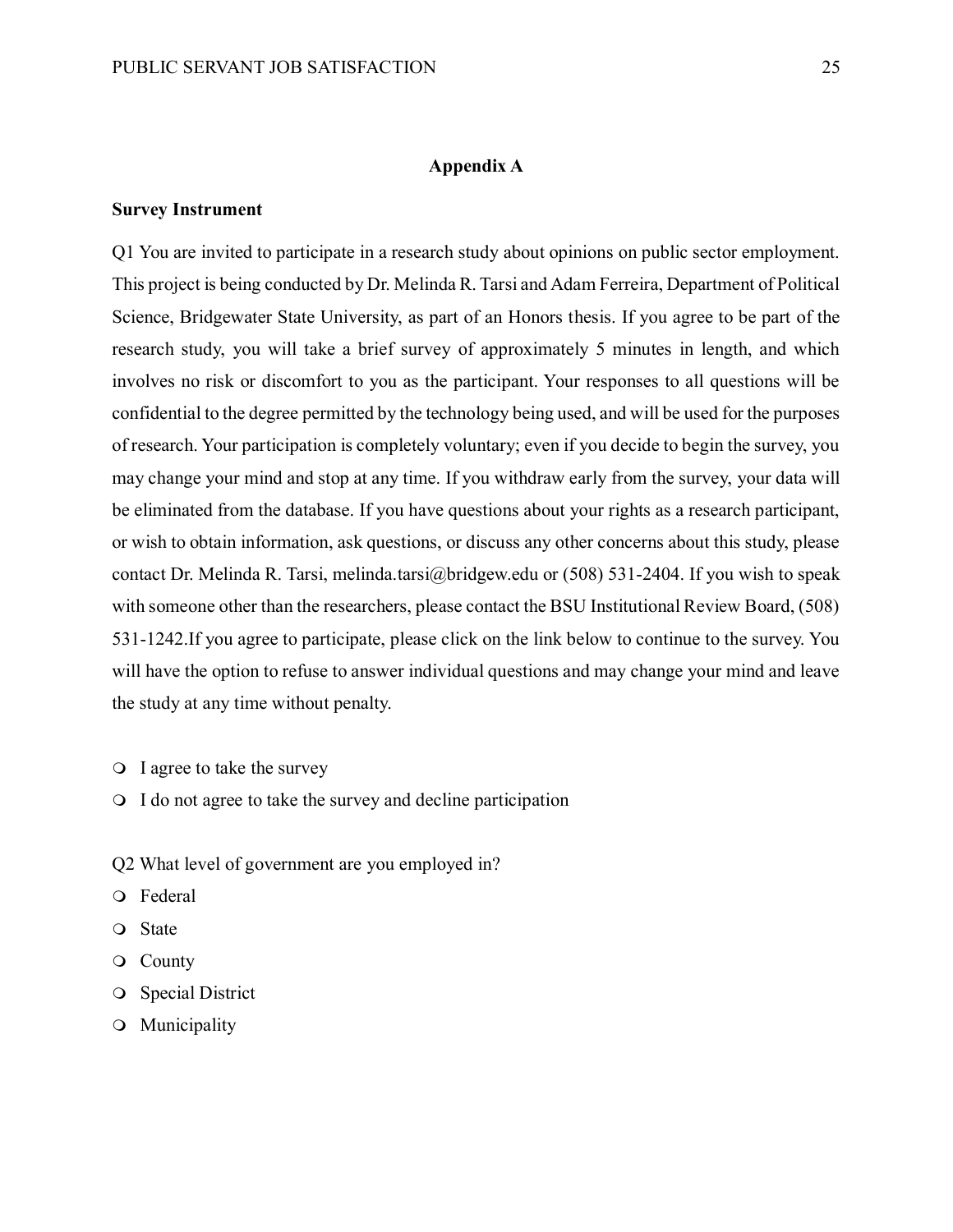- Q3 What type of government service are you a part of?
- Administration
- Finance
- Education
- **O** Energy
- Environment
- Public Health
- **O** Social Services
- Housing
- Economic Development
- Labor
- Public Safety
- Defense
- O Transportation

# Q4 What would you describe your job function to be?

- Administrator
- Policy Analyst
- Program Coordinator
- Management Analyst
- O Subject Matter Expert
- O Research Associate
- Other \_\_\_\_\_\_\_\_\_\_\_\_\_\_\_\_\_\_\_\_

Q5 How many years of experience do you have in your current job?

- Less than 2 years
- 3-5 years
- $\circ$  5-10 years
- 10-20 years
- O More than 20 years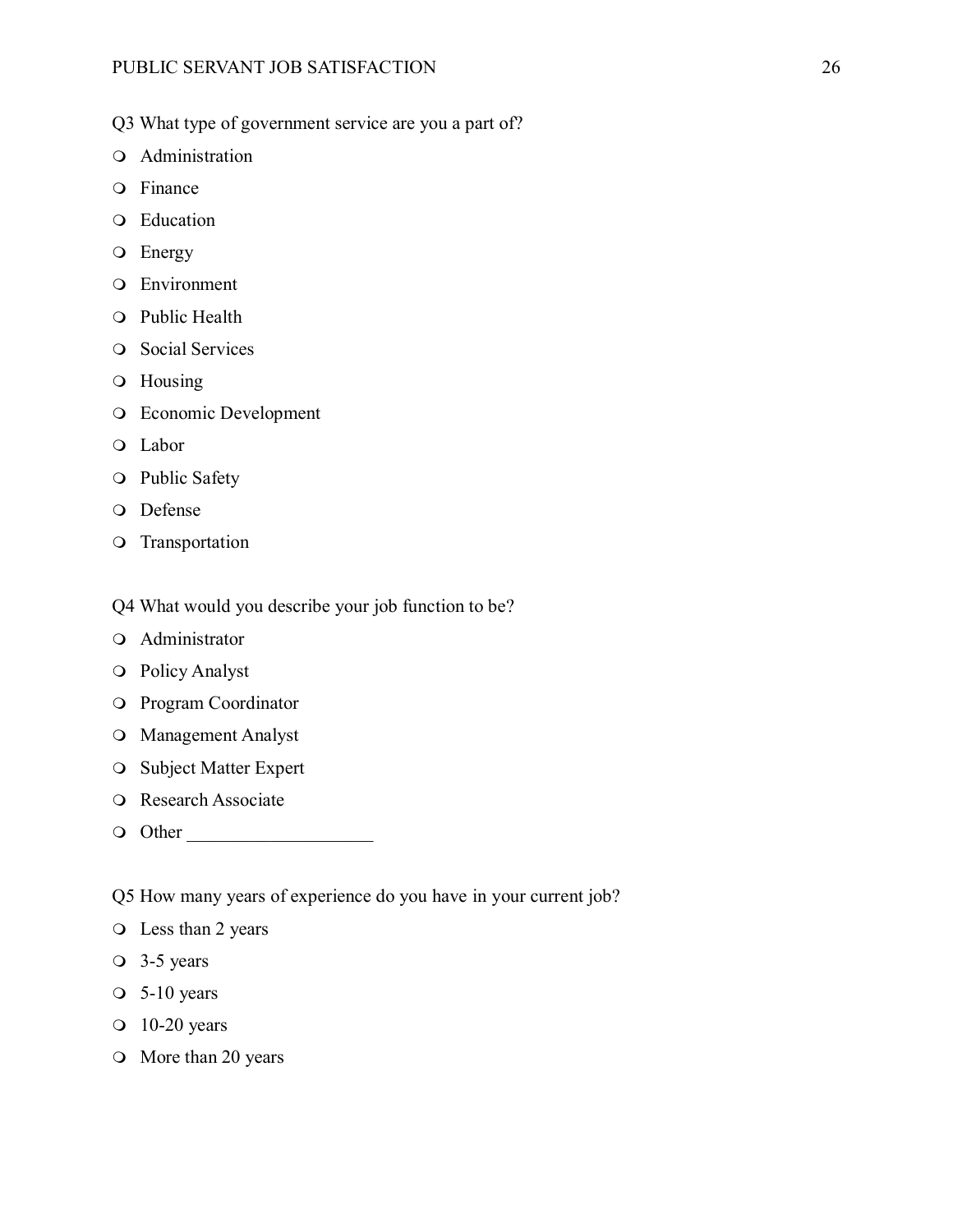Q6 How many years of experience do you have in public service?

- Less than 2 years
- 3-5 years
- $\circ$  5-10 years
- $\Omega$  10-20 years
- O More than 20 years

Q7 Are you currently a member of a union?

- Yes
- Q No

Q8 Are any of the following obstacles to achieving your work goals?

- $\Box$  Competing with other departments in your organization
- $\Box$  Competing with other individuals in your organization
- $\Box$  Performance evaluations do not sufficiently measure effectiveness
- $\Box$  Conforming to ineffective performance evaluation metrics

Q9 For the purpose of this survey, competitive practices are defined as either 1.) competition over limited resources, such as time or money, or 2.) performance measurement that relies heavily on statistics and outputs, not outcomes

Q10 To what extent do you observe competitive practices in your organization?

- Very common
- Common
- Uncommon
- Very uncommon
- Q11 How do you perceive the effects of competitive practices in your organization?
- Favorable
- Unfavorable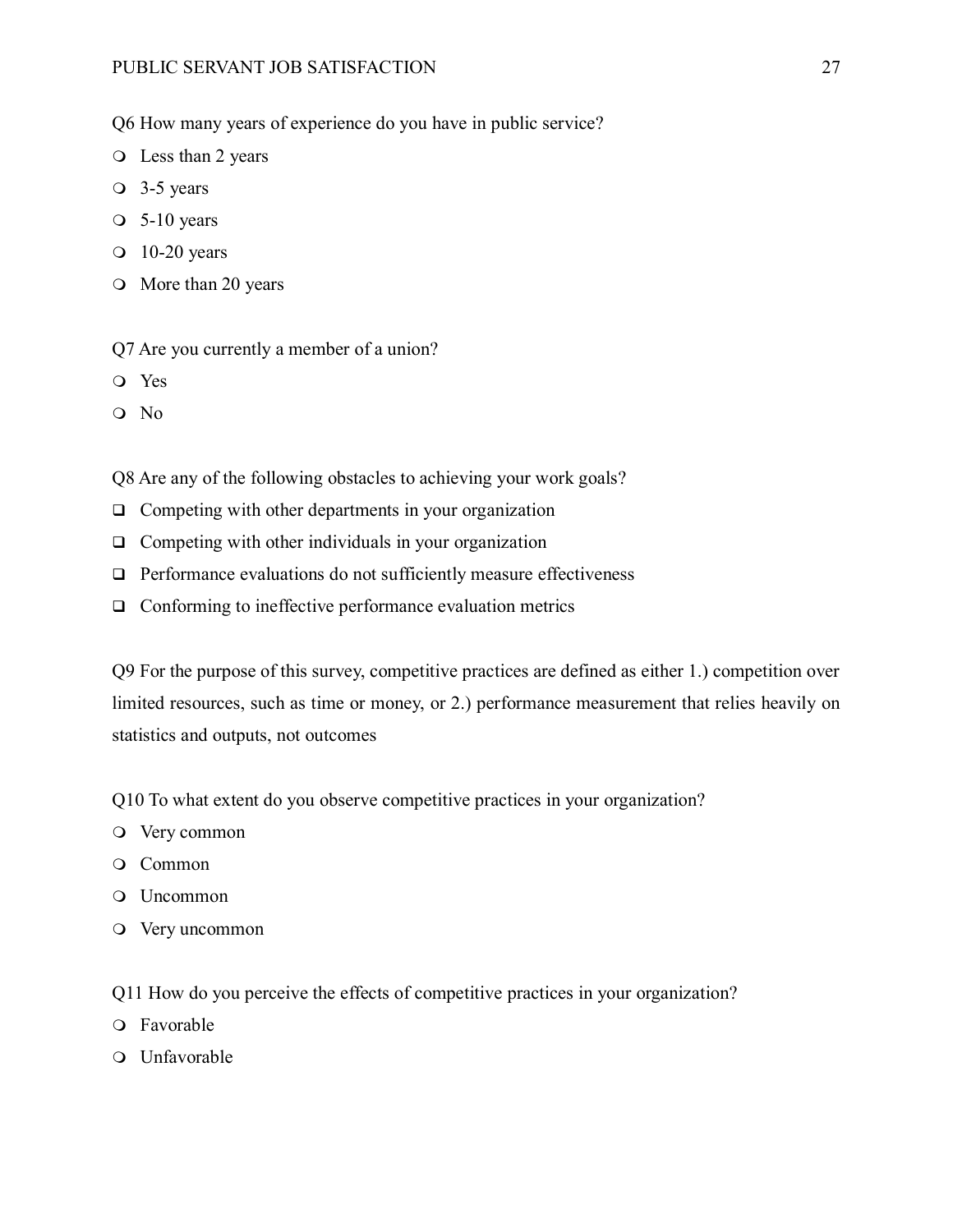Q12 How strongly does the work you do correlate to your job description?

- Very strong
- Strong
- Weak
- Very weak
- Q13 How strongly does the work you do correlate to serving the public?
- Very strong
- Strong
- Weak
- Very weak
- Q14 How strongly does the work you do correlate to serving your organization?
- Very strong
- Strong
- Weak
- Very weak
- Q15 How strongly do your performance evaluations correlate to your job duties?
- Very strong
- Strong
- Weak
- Very weak
- Q16 How would you rate your job satisfaction?
- Very satisfied
- Satisfied
- O Neutral
- Unsatisfied
- Very unsatisfied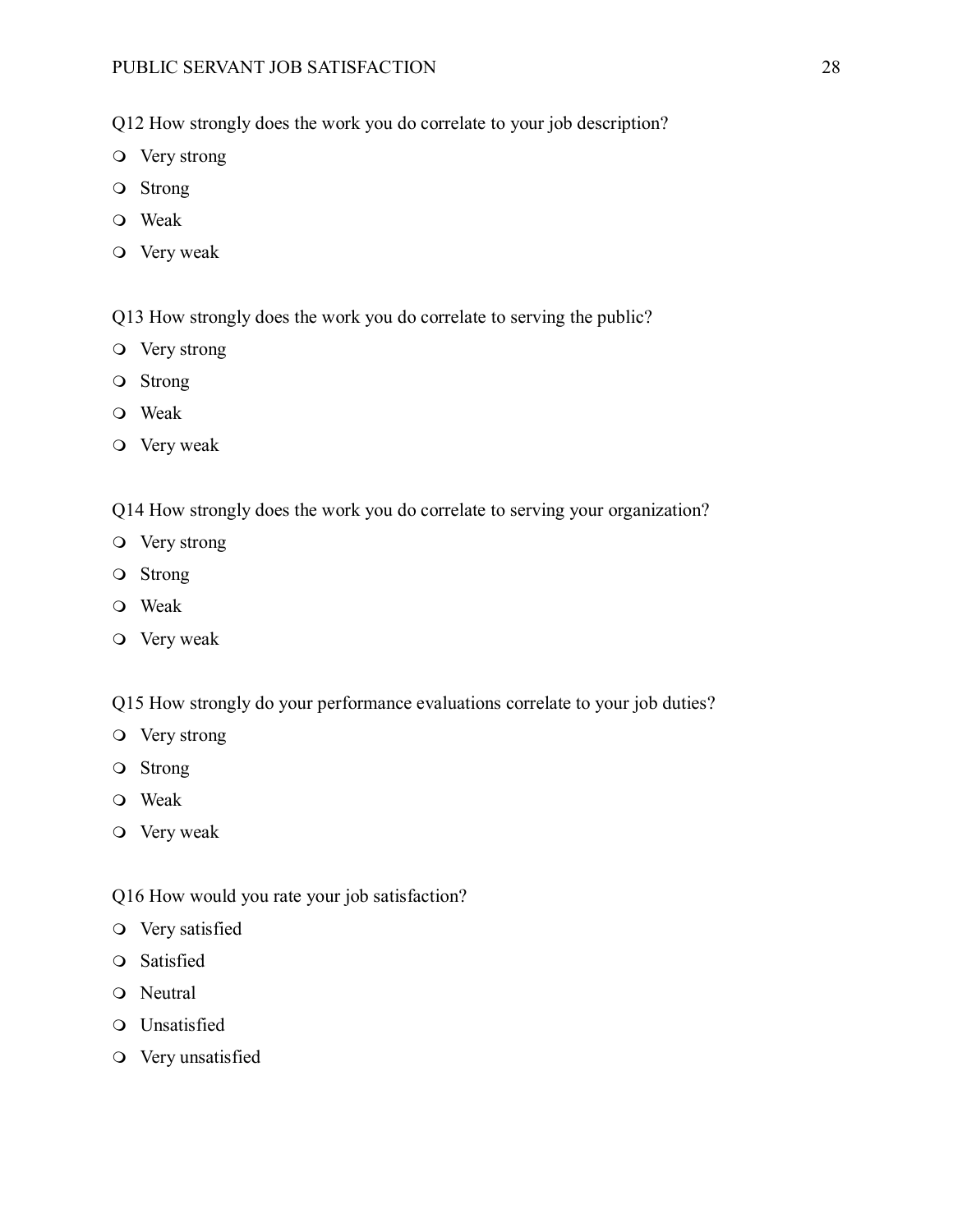Q17 Before we conclude, we would like to ask a few short demographics questions.

- Q18 What is your sex?
- Male
- Female
- Other

Q19 In what year were you born? Please enter the four-digit year.

Q20 What is your highest level of education obtained?

- No high school
- $\odot$  High school/GED
- O Some college
- Two-year degree
- Four-year degree/Bachelor's
- Post grad

Q21 Which of the following best describes your current employment status?

- Working full time now
- Working part time now
- Temporarily laid off
- Unemployed
- Retired
- Permanently disabled
- Taking care of home or family
- Student
- Other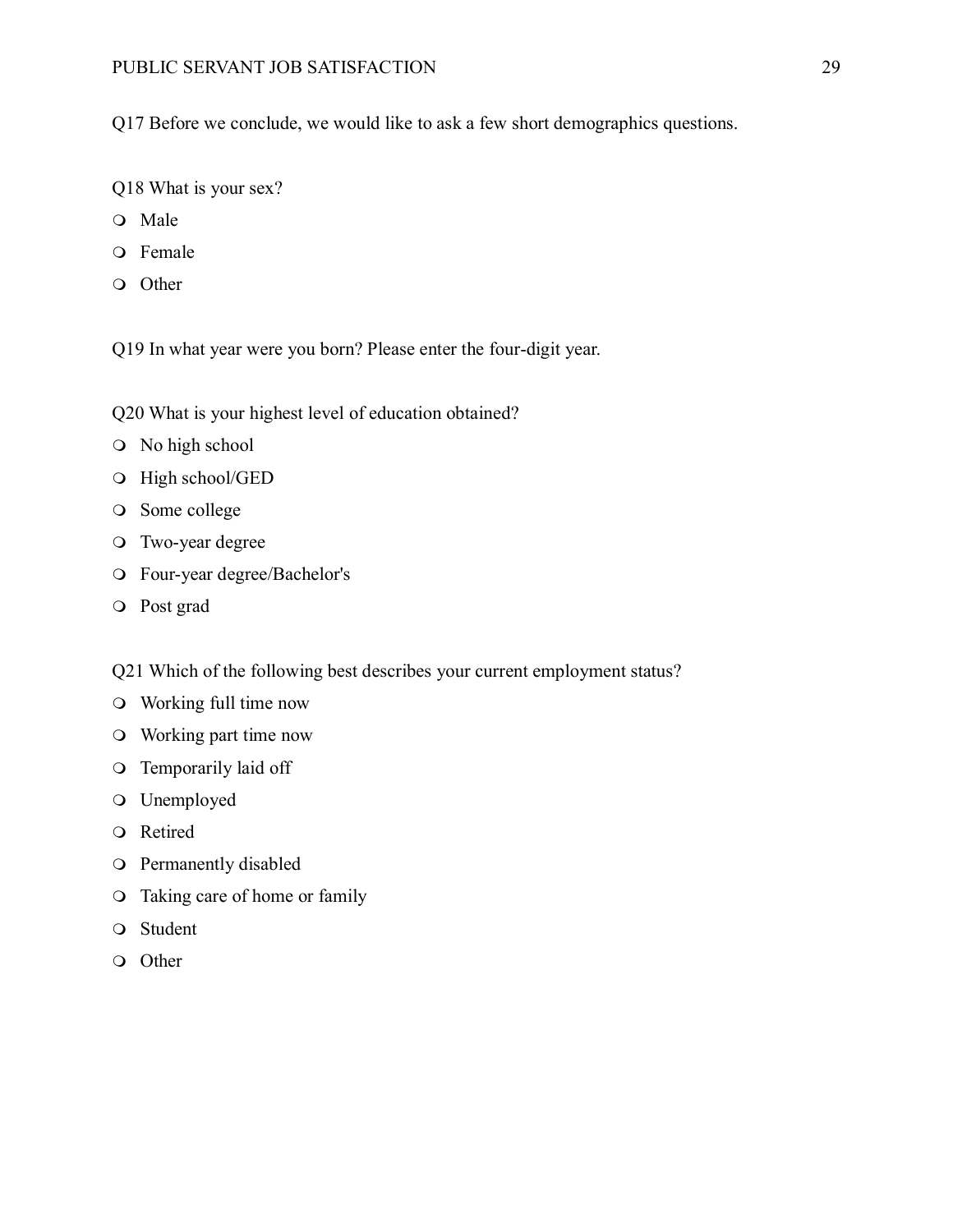Q22 What is your race?

- White
- O Black
- O Hispanic
- Asian
- O Native America
- O Middle Eastern
- More than one race and/or ethnicity
- Other \_\_\_\_\_\_\_\_\_\_\_\_\_\_\_\_\_\_\_\_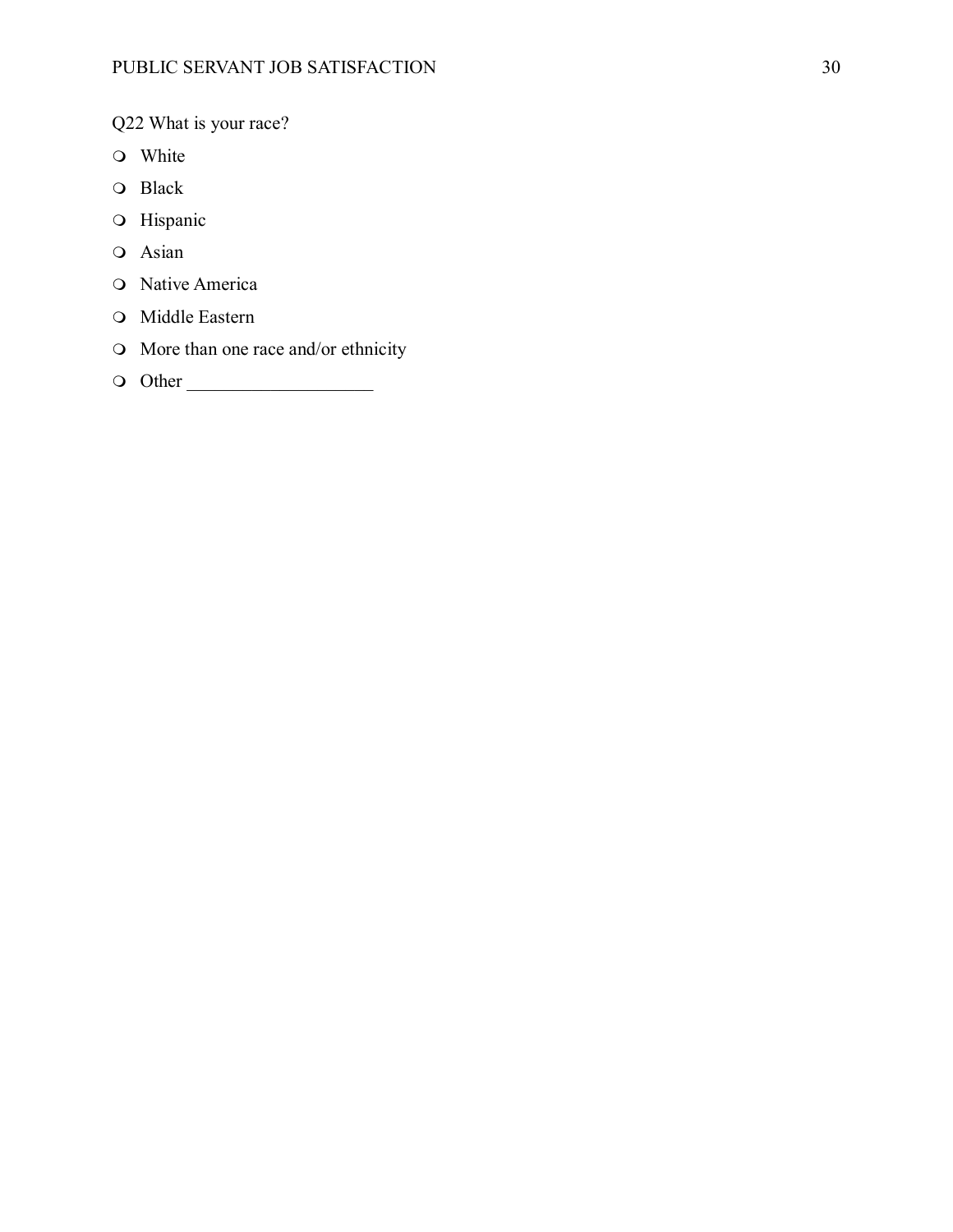# **Appendix B**

# **Tables**

Hypothesis 1.

|                                             |             | To what extent do you observe competitive practices<br>in your organization? |             |             |                  |             |
|---------------------------------------------|-------------|------------------------------------------------------------------------------|-------------|-------------|------------------|-------------|
|                                             |             | Very<br>Common                                                               | Common      | Uncommon    | Very<br>Uncommon | Total       |
| How do you perceive the effects of          | Favorable   | $\overline{2}$<br>7.1%                                                       | ς<br>10.7%  | 3<br>10.7%  | $\Omega$<br>0%   | 8<br>21.4%  |
| competitive practices in your organization? | Unfavorable | $\mathcal{P}$<br>7.1%                                                        | 10<br>35.7% | 25%         | 3.6%             | 20<br>71.4% |
|                                             | Total       | 4<br>14.4%                                                                   | 13<br>46.4% | 10<br>35.7% | 3.6%             | 28          |

 $p$ -value  $0.68$ 

Hypothesis 2.

|                                           |                     | How strongly do your performance evaluations correlate<br>to your job duties? |                      |                         |                        |                      |
|-------------------------------------------|---------------------|-------------------------------------------------------------------------------|----------------------|-------------------------|------------------------|----------------------|
|                                           |                     | Very strong                                                                   | Strong               | Weak                    | Very weak              | Total                |
| How would you rate your job satisfaction? | Very Satisfied      | 3<br>9.1%                                                                     | 5<br>15.2%           | $\mathbf 0$<br>0%       | $\mathbf 0$<br>0%      | 8<br>24.2%           |
|                                           | Satisfied           | $\overline{2}$<br>6.1%                                                        | 6<br>18.2%           | 5<br>15.2%              | 6<br>18.2%             | 19<br>57.6%          |
|                                           | Neutral             | $\Omega$<br>0%                                                                | $\mathbf{1}$<br>3.0% | $\overline{2}$<br>6.1%  | $\overline{2}$<br>6.1% | 5<br>15.2%           |
|                                           | Unsatisfied         | $\mathbf 0$<br>0%                                                             | $\mathbf 0$<br>0%    | $\mathbf 0$<br>0%       | $\mathbf 0$<br>0%      | 0<br>0%              |
|                                           | Very<br>Unsatisfied | $\Omega$<br>0%                                                                | $\Omega$<br>0%       | $\mathbf 0$<br>0%       | $\mathbf{1}$<br>3.0%   | $\mathbf{1}$<br>3.0% |
|                                           | Total               | 5<br>15.2%                                                                    | 12<br>36.3%          | $\overline{7}$<br>21.2% | 9<br>27.3%             | 33                   |

p-value 0.32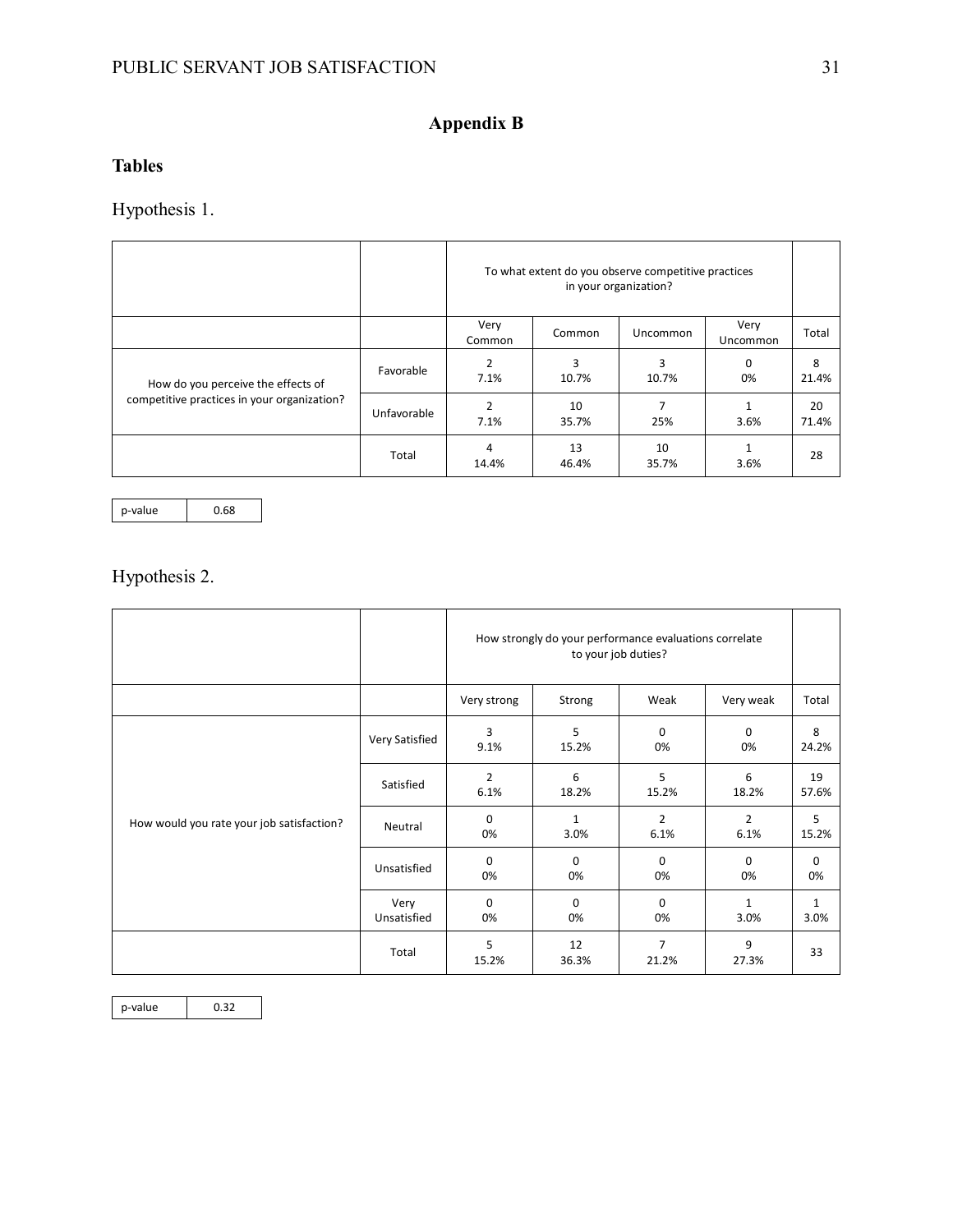# Hypothesis 3.

|                                           |                     | How do you perceive the effects of competitive practices<br>in your organization? |                         |                         |
|-------------------------------------------|---------------------|-----------------------------------------------------------------------------------|-------------------------|-------------------------|
|                                           |                     | Favorable                                                                         | Unfavorable             | Total                   |
|                                           | Very Satisfied      | 4<br>14.3%                                                                        | 3<br>10.7%              | $\overline{7}$<br>25.0% |
| How would you rate your job satisfaction? | Satisfied           | 4<br>14.3%                                                                        | 13<br>46.4%             | 17<br>60.7%             |
|                                           | Neutral             | 0<br>0%                                                                           | $\overline{4}$<br>14.3% | 4<br>14.3%              |
|                                           | Unsatisfied         | 0<br>0%                                                                           | 0<br>0%                 | 0<br>0%                 |
|                                           | Very<br>Unsatisfied | 0<br>0%                                                                           | 0<br>0%                 | $\mathbf 0$<br>0%       |
|                                           | Total               | 8<br>28.6%                                                                        | 20<br>71.4%             | 28                      |

p-value 0.33

# Significant Relationship.

|                                             |             | How many years of experience do you have<br>in your current job? |                      |                   |                        |                       |             |
|---------------------------------------------|-------------|------------------------------------------------------------------|----------------------|-------------------|------------------------|-----------------------|-------------|
|                                             |             | Less than 2<br>years                                             | $3 - 5$<br>years     | $5 - 10$<br>years | $10 - 20$<br>years     | More than<br>20 years | Total       |
| How do you perceive the effects of          | Favorable   | 4<br>14.3%                                                       | $\mathbf{1}$<br>3.6% | 1<br>3.6%         | $\overline{2}$<br>7.1% | 0<br>0%               | 8<br>28.6%  |
| competitive practices in your organization? | Unfavorable | $\mathbf 0$<br>0%                                                | 6<br>21.4%           | 3<br>10.7%        | 7<br>25.0%             | 4<br>14.3%            | 20<br>71.4% |
|                                             | Total       | 4<br>14.3%                                                       | 7<br>25.0%           | 4<br>14.3%        | 9<br>32.1%             | 4<br>14.3%            | 28          |

 $p$ -value  $\Big|$  0.01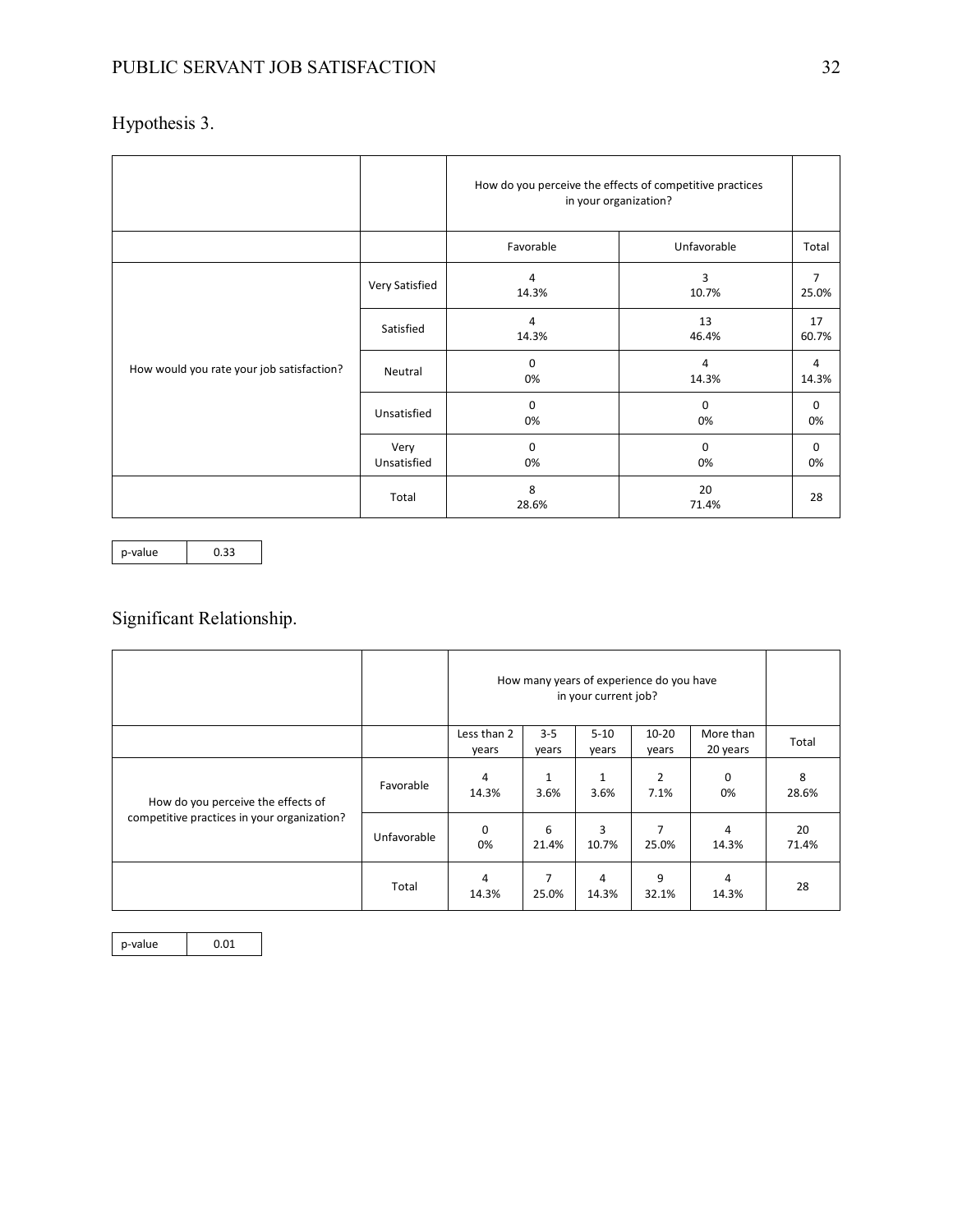# Questions 10 and 11.

|                                              |                  | To what extent do you observe competitive practices in your organization? |                   |                        |                      |                      |  |
|----------------------------------------------|------------------|---------------------------------------------------------------------------|-------------------|------------------------|----------------------|----------------------|--|
|                                              |                  | Very common                                                               | Common            | Uncommon               | Very uncommon        | Total                |  |
|                                              | Very satisfied   | 3<br>7.7%                                                                 | 1<br>2.6%         | 4<br>10.3%             | $\mathbf{1}$<br>2.6% | 9<br>23.1%           |  |
|                                              | Satisfied        | 3<br>7.7%                                                                 | 9<br>23.1%        | 8<br>20.5%             | 2<br>5.1%            | 22<br>56.4%          |  |
| How would you rate your<br>job satisfaction? | Neutral          | $\overline{2}$<br>5.1%                                                    | 3<br>7.7%         | $\overline{2}$<br>5.1% | $\mathbf 0$<br>0%    | 7<br>17.9%           |  |
|                                              | Unsatisfied      | $\Omega$<br>0%                                                            | $\Omega$<br>0%    | $\Omega$<br>0%         | $\Omega$<br>0%       | $\mathbf 0$<br>0%    |  |
|                                              | Very unsatisfied | $\mathbf{1}$<br>2.6%                                                      | $\mathbf 0$<br>0% | $\Omega$<br>0%         | $\Omega$<br>0%       | $\mathbf{1}$<br>2.6% |  |
|                                              | Total            | 9<br>23.1%                                                                | 13<br>28.2%       | 14<br>35.9%            | 3<br>7.7%            | 39                   |  |

p-value 0.81

# Demographics.

| Sex    |        |    |  |  |  |  |
|--------|--------|----|--|--|--|--|
| Male   | 66.7%  | 26 |  |  |  |  |
| Female | 33.3%  | 13 |  |  |  |  |
| Other  | 0.0%   | 0  |  |  |  |  |
| Total  | 100.0% | 39 |  |  |  |  |

| Year of Birth |         |         |                |          |       |
|---------------|---------|---------|----------------|----------|-------|
| Minimum       | Maximum | Mean    | Std. Deviation | Variance | Count |
| 1949          | 1990    | 1965.92 | 10.83          | 117.37   | 37    |

| Highest Level of Education Obtained |        |    |  |  |  |
|-------------------------------------|--------|----|--|--|--|
| No high school                      | 0.0%   | Ω  |  |  |  |
| High school/GED                     | 5.3%   | 2  |  |  |  |
| Some college                        | 5.3%   | 2  |  |  |  |
| Two-year degree                     | 0.0%   | 0  |  |  |  |
| Four-year degree/Bachelor's         | 31.6%  | 12 |  |  |  |
| Post grad                           | 57.9%  | 22 |  |  |  |
| Total                               | 100.0% | 38 |  |  |  |